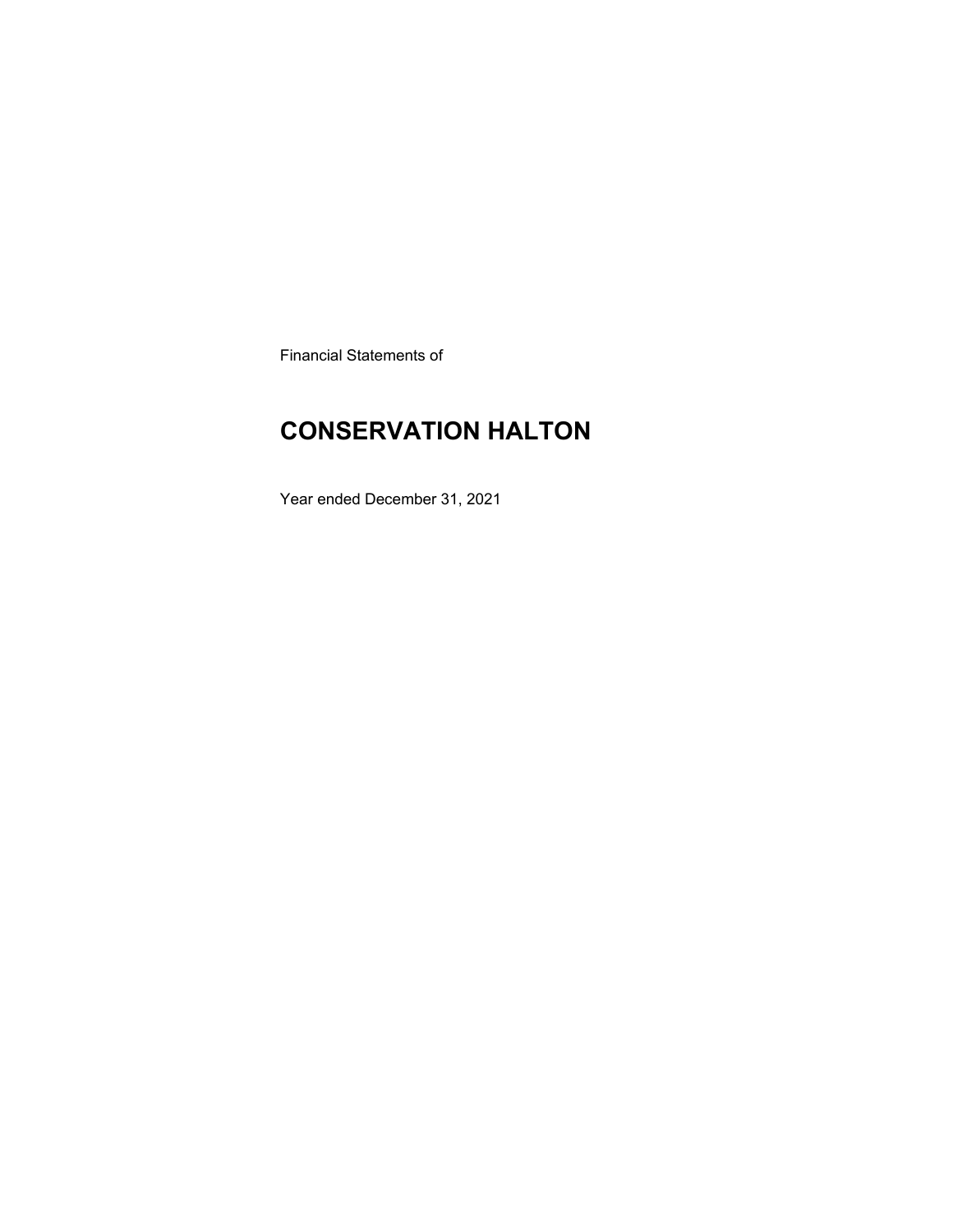Financial Statements

Year ended December 31, 2021

## **Independent Auditors' Report**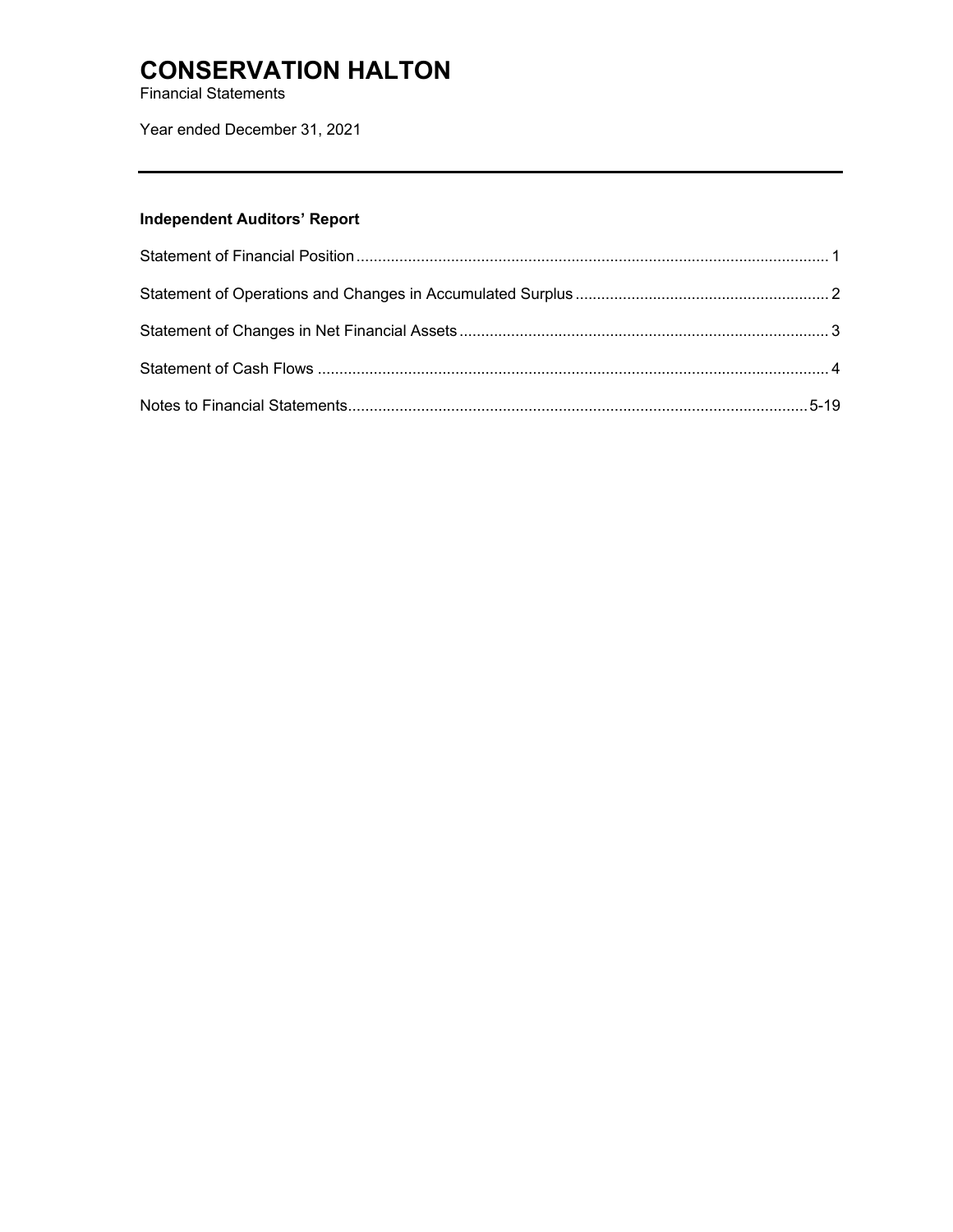

KPMG LLP 115 King Street South 2nd Floor Waterloo ON N2J 5A3 Canada Tel 519-747-8800 Fax 519-747-8830

## **INDEPENDENT AUDITORS' REPORT**

To the Directors of Conservation Halton

## *Opinion*

We have audited the financial statements of Conservation Halton (the "Entity"), which comprise:

- the statement of financial position as at December 31, 2021
- the statement of operations and changes in accumulated surplus for the year then ended
- the statement of changes in net financial assets for the year then ended
- the statement of cash flows for the year then ended
- and notes to the financial statements, including a summary of significant accounting policies

(Hereinafter referred to as the ''financial statements'').

In our opinion, the accompanying financial statements present fairly, in all material respects, the financial position of the Entity as at December 31, 2021, and its results of operations and its cash flows year then ended in accordance with Canadian public sector accounting standards.

## *Basis for Opinion*

We conducted our audit in accordance with Canadian generally accepted auditing standards. Our responsibilities under those standards are further described in the **''Auditors' Responsibilities for the Audit of the Financial Statements''** section of our auditors' report.

We are independent of the Entity in accordance with the ethical requirements that are relevant to our audit of the financial statements in Canada and we have fulfilled our other ethical responsibilities in accordance with these requirements.

We believe that the audit evidence we have obtained is sufficient and appropriate to provide a basis for our opinion.

## *Responsibilities of Management and Those Charged With Governance for the Financial Statements*

Management is responsible for the preparation and fair presentation of these financial statements in accordance with Canadian public sector accounting standards, and for such internal control as management determines is necessary to enable the preparation of financial statements that are free from material misstatement, whether due to fraud or error.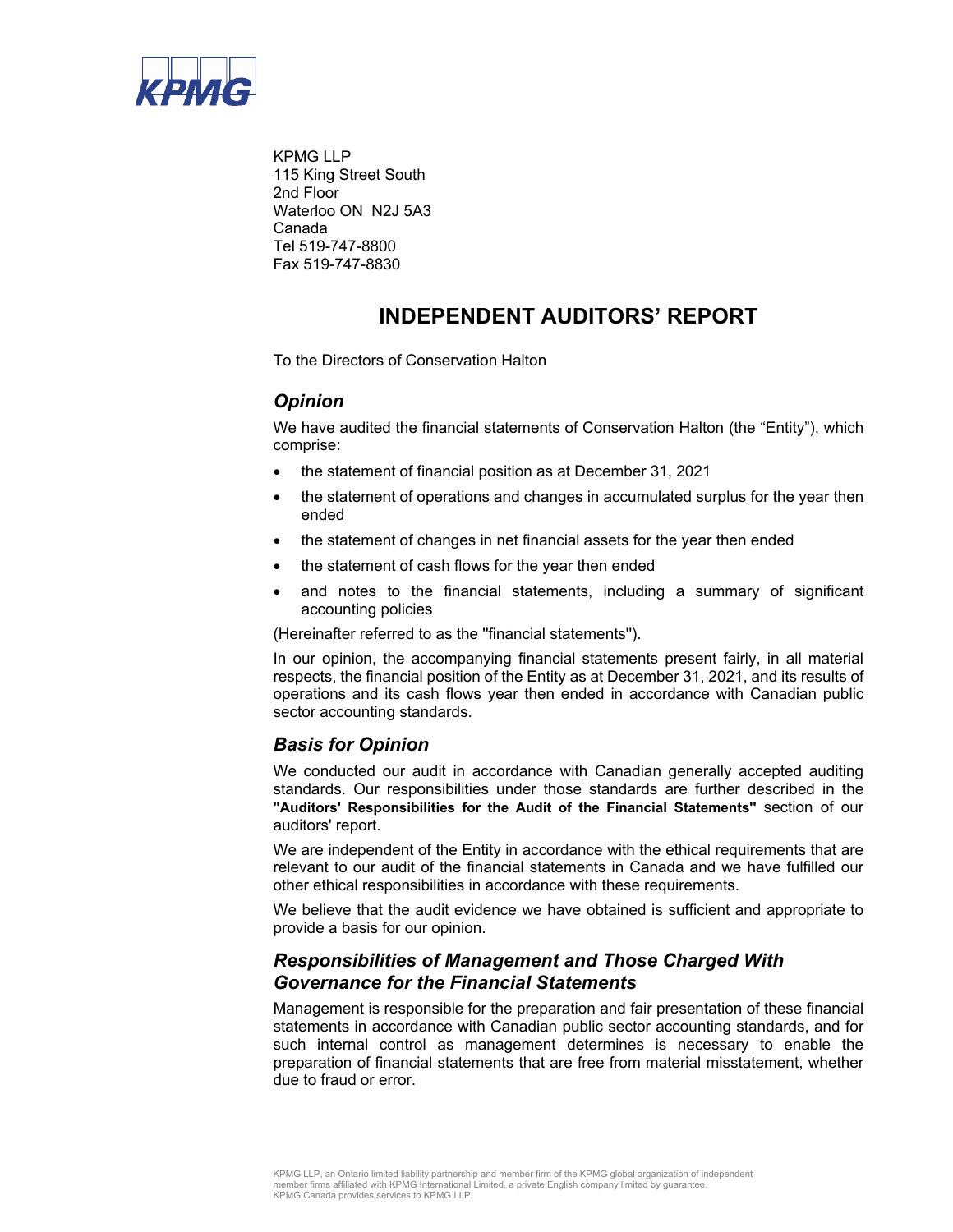

Page 2

In preparing the financial statements, management is responsible for assessing the Entity's ability to continue as a going concern, disclosing, as applicable, matters related to going concern and using the going concern basis of accounting unless management either intends to liquidate the Entity or to cease operations, or has no realistic alternative but to do so.

Those charged with governance are responsible for overseeing the Entity's financial reporting process.

### *Auditors' Responsibilities for the Audit of the Financial Statements*

Our objectives are to obtain reasonable assurance about whether the financial statements as a whole are free from material misstatement, whether due to fraud or error, and to issue an auditors' report that includes our opinion.

Reasonable assurance is a high level of assurance, but is not a guarantee that an audit conducted in accordance with Canadian generally accepted auditing standards will always detect a material misstatement when it exists.

Misstatements can arise from fraud or error and are considered material if, individually or in the aggregate, they could reasonably be expected to influence the economic decisions of users taken on the basis of the financial statements.

As part of an audit in accordance with Canadian generally accepted auditing standards, we exercise professional judgment and maintain professional skepticism throughout the audit.

We also:

 Identify and assess the risks of material misstatement of the financial statements, whether due to fraud or error, design and perform audit procedures responsive to those risks, and obtain audit evidence that is sufficient and appropriate to provide a basis for our opinion.

The risk of not detecting a material misstatement resulting from fraud is higher than for one resulting from error, as fraud may involve collusion, forgery, intentional omissions, misrepresentations, or the override of internal control.

- Obtain an understanding of internal control relevant to the audit in order to design audit procedures that are appropriate in the circumstances, but not for the purpose of expressing an opinion on the effectiveness of the Entity's internal control.
- Evaluate the appropriateness of accounting policies used and the reasonableness of accounting estimates and related disclosures made by management.
- Conclude on the appropriateness of management's use of the going concern basis of accounting and, based on the audit evidence obtained, whether a material uncertainty exists related to events or conditions that may cast significant doubt on the Entity's ability to continue as a going concern. If we conclude that a material uncertainty exists, we are required to draw attention in our auditors' report to the related disclosures in the financial statements or, if such disclosures are inadequate, to modify our opinion. Our conclusions are based on the audit evidence obtained up to the date of our auditors' report. However, future events or conditions may cause the Entity's to cease to continue as a going concern.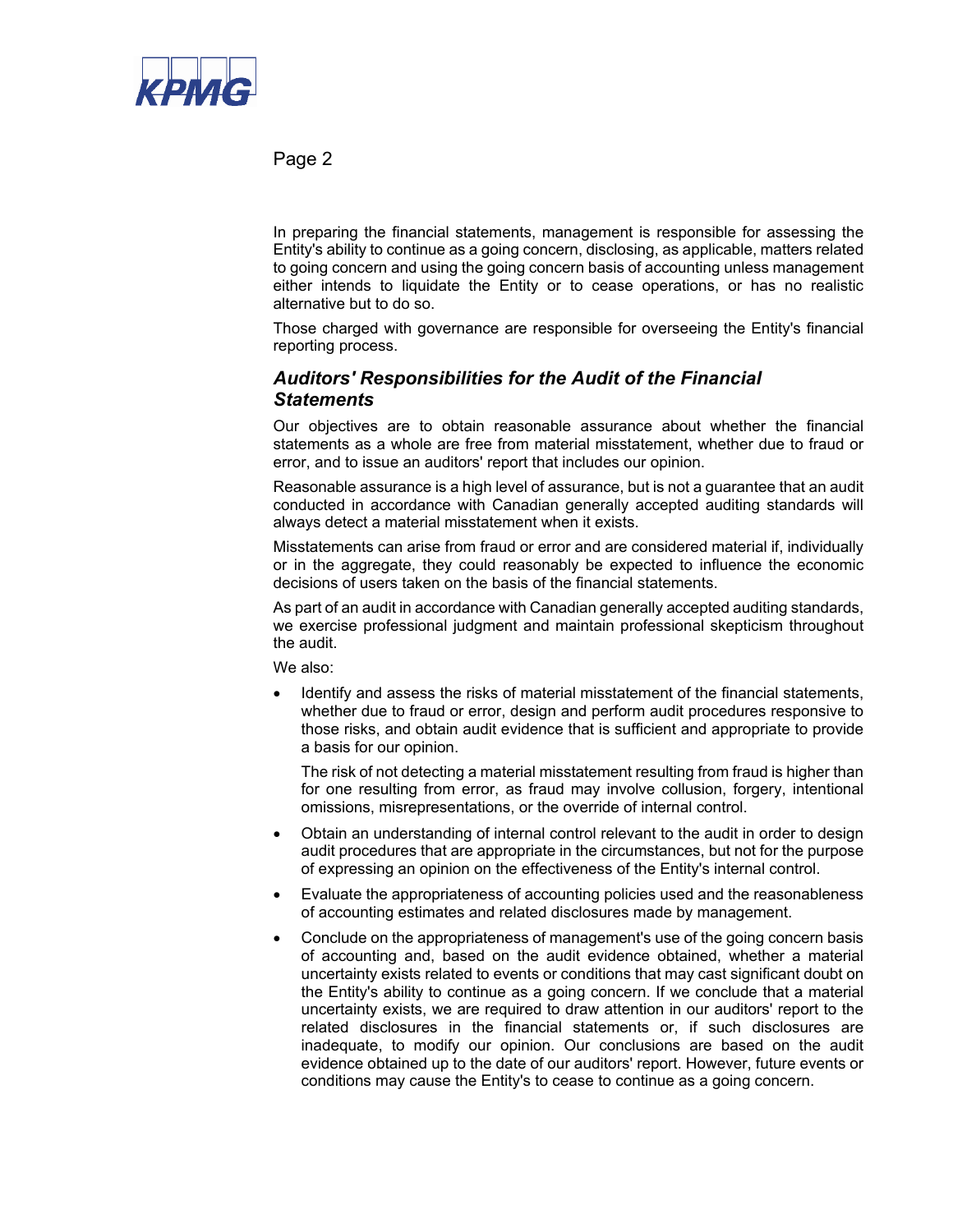

Page 3

- Evaluate the overall presentation, structure and content of the financial statements, including the disclosures, and whether the financial statements represent the underlying transactions and events in a manner that achieves fair presentation
- Communicate with those charged with governance regarding, among other matters, the planned scope and timing of the audit and significant audit findings, including any significant deficiencies in internal control that we identify during our audit.

 $kPMS$   $\mu P$ 

Chartered Professional Accountants, Licensed Public Accountants

Waterloo, Canada April 22, 2022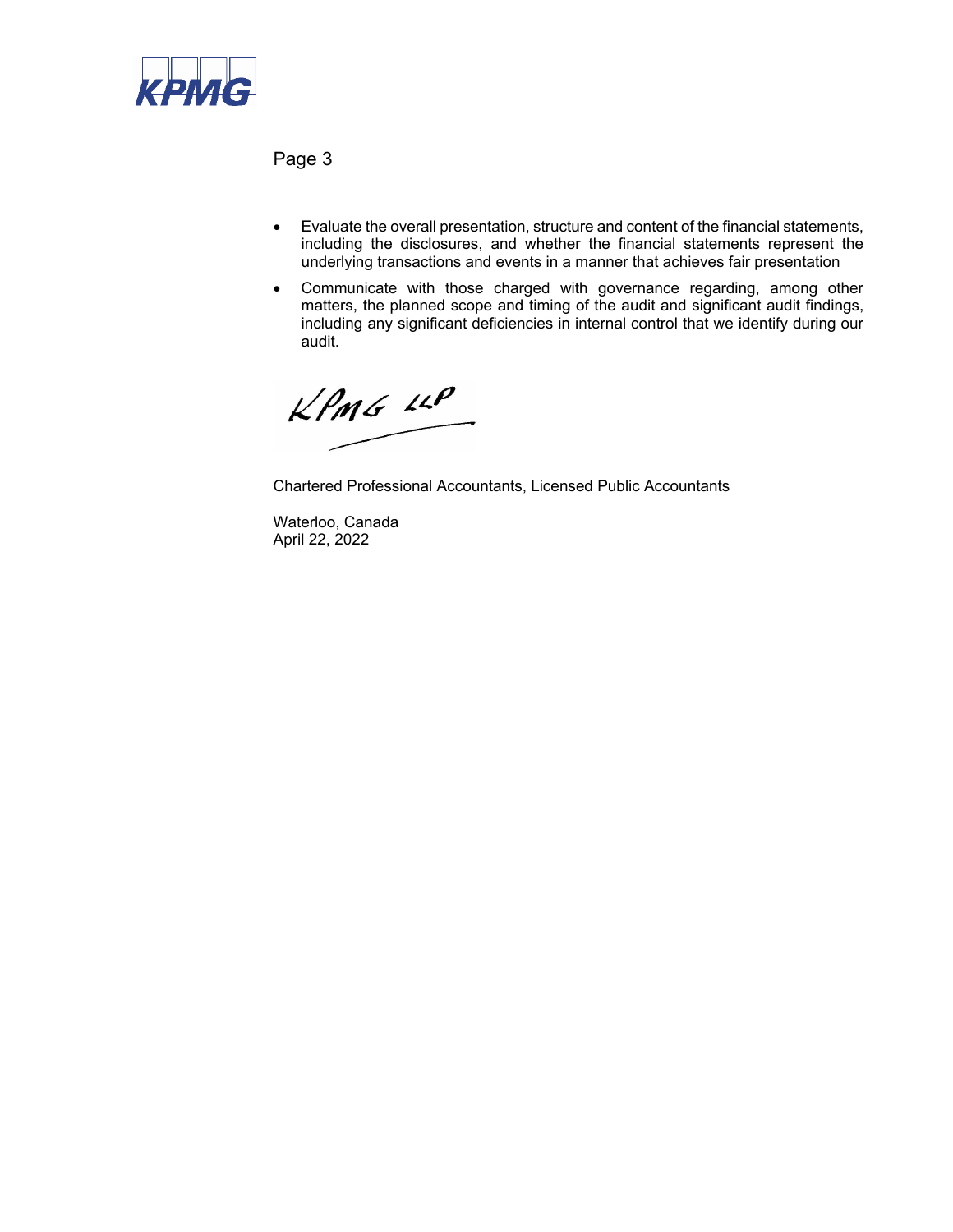Statement of Financial Position

#### December 31, 2021, with comparative information for 2020

|                                                        | 2021             | 2020             |
|--------------------------------------------------------|------------------|------------------|
|                                                        |                  |                  |
| Financial assets:                                      |                  |                  |
| Cash                                                   | \$<br>203,167    | \$<br>633,504    |
| Investments (note 2)                                   | 27,661,061       | 17,781,423       |
| Investment - Water Management System (note 3)          | 12,351,617       | 11,961,907       |
| Accounts receivable (note 4)                           | 2,425,816        | 2,080,042        |
|                                                        | 42,641,661       | 32,456,876       |
| <b>Financial liabilities:</b>                          |                  |                  |
| Accounts payable and accrued charges                   | 2,527,046        | 2,436,147        |
| Deferred revenue (note 5)                              | 16,462,058       | 7,458,676        |
| Deferred revenue - capital and major projects (note 6) | 812,536          | 936,414          |
| Deferred revenue - Water Management System (note 3)    | 12,351,617       | 11,961,907       |
| Long-term liabilities (note 7)                         | 4,999,813        | 5,091,697        |
|                                                        | 37,153,070       | 27,884,841       |
| Net financial assets                                   | 5,488,591        | 4,572,035        |
| Non-financial assets:                                  |                  |                  |
| Tangible capital assets (note 8)                       | 72,175,194       | 72,112,103       |
| Prepaid expenses                                       | 440,606          | 369,033          |
| Inventory                                              | 116,422          | 126,177          |
|                                                        | 72,732,222       | 72,607,313       |
| Contingencies (note 11)                                |                  |                  |
| Commitments (note 12)                                  |                  |                  |
| Implications due to COVID-19 (note 15)                 |                  |                  |
| Accumulated surplus (note 9)                           | \$<br>78,220,813 | \$<br>77,179,348 |

See accompanying notes to financial statements.

On behalf of the Board: Gerry Smallegange

 $\triangle$ 

<u>Maya Gaasas Vice-Chair</u> Moya Johnson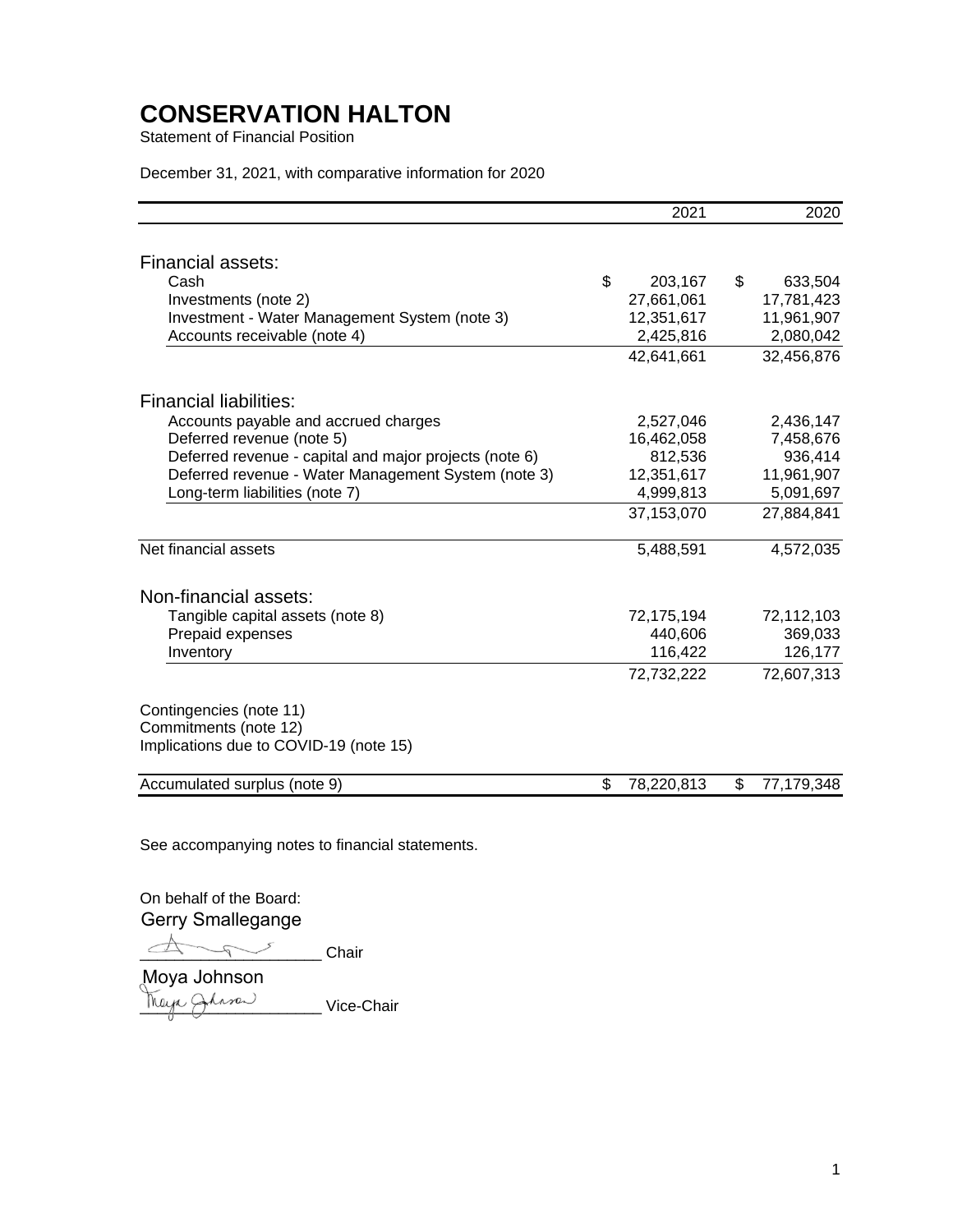Statement of Operations and Changes in Accumulated Surplus

Year ended December 31, 2021, with comparative information for 2020

|                                                        | 2021             | 2021             | 2020                  |
|--------------------------------------------------------|------------------|------------------|-----------------------|
|                                                        | <b>Budget</b>    | Actual           | Actual                |
|                                                        | (Note 10)        |                  |                       |
| Revenue (note 16):                                     |                  |                  |                       |
| Municipal grants                                       | \$<br>10,173,879 | \$<br>10,173,881 | \$<br>9,660,318       |
| Ministry of Natural Resources and Forestry             | 155,034          | 155,034          | 155,034               |
| Corporate services                                     | 122,549          | 307,513          | 296,071               |
| Corporate compliance                                   |                  | 834,098          |                       |
| Flood forecasting and operations                       |                  | 16,444           | 1,831                 |
| Planning and watershed management                      | 3,143,997        | 4,321,824        | 3,510,020             |
| Science and partnerships                               | 515,321          | 706,681          | 395,648               |
| Project management office                              | 338,443          | 332,428          | 171,677               |
| Watershed management and support                       |                  |                  |                       |
| service operations                                     | 303,000          | 434,793          | 270,140               |
| Conservation areas                                     | 13,531,609       | 10,001,894       | 11,396,100            |
| Partnership projects                                   | 1,566,388        | 1,435,904        | 699,348               |
| Major projects                                         | 1,969,985        | 2,513,571        | 2,766,189             |
| Total revenue                                          | 31,820,205       | 31,234,065       | 29,322,376            |
|                                                        |                  |                  |                       |
| Expenses (note 16):<br>Corporate services              | 4,682,544        | 4,283,675        | 4,315,126             |
|                                                        | 774,777          | 762,301          |                       |
| Corporate compliance                                   |                  |                  | 714,648               |
| Flood forecasting and operations                       | 1,050,284        | 1,068,049        | 986,802               |
| Planning and watershed management                      | 4,897,668        | 5,681,659        | 4,309,739             |
| Science and partnerships                               | 1,550,332        | 1,642,605        | 1,166,653             |
| Project management office                              | 1,278,996        | 1,294,903        | 1,041,886             |
| Watershed management and support<br>service operations | 1,703,186        | 1,628,136        | 1,274,611             |
| Conservation areas                                     | 13,251,030       | 10,642,224       |                       |
| Partnership projects                                   | 1,566,388        | 1,445,940        | 10,672,019<br>699,347 |
| Major projects                                         | 820,000          | 1,576,310        | 1,819,556             |
| Debt financing charges                                 | 231,189          | 166,798          | 164,252               |
| <b>Total expenses</b>                                  | 31,806,394       | 30,192,600       | 27,164,639            |
|                                                        |                  |                  |                       |
| Annual surplus (note 9)                                | 13,811           | 1,041,465        | 2,157,737             |
| Accumulated surplus, beginning of year                 |                  | 77,179,348       | 75,021,611            |
| Accumulated surplus, end of year                       |                  | \$<br>78,220,813 | \$<br>77,179,348      |

See accompanying notes to financial statements.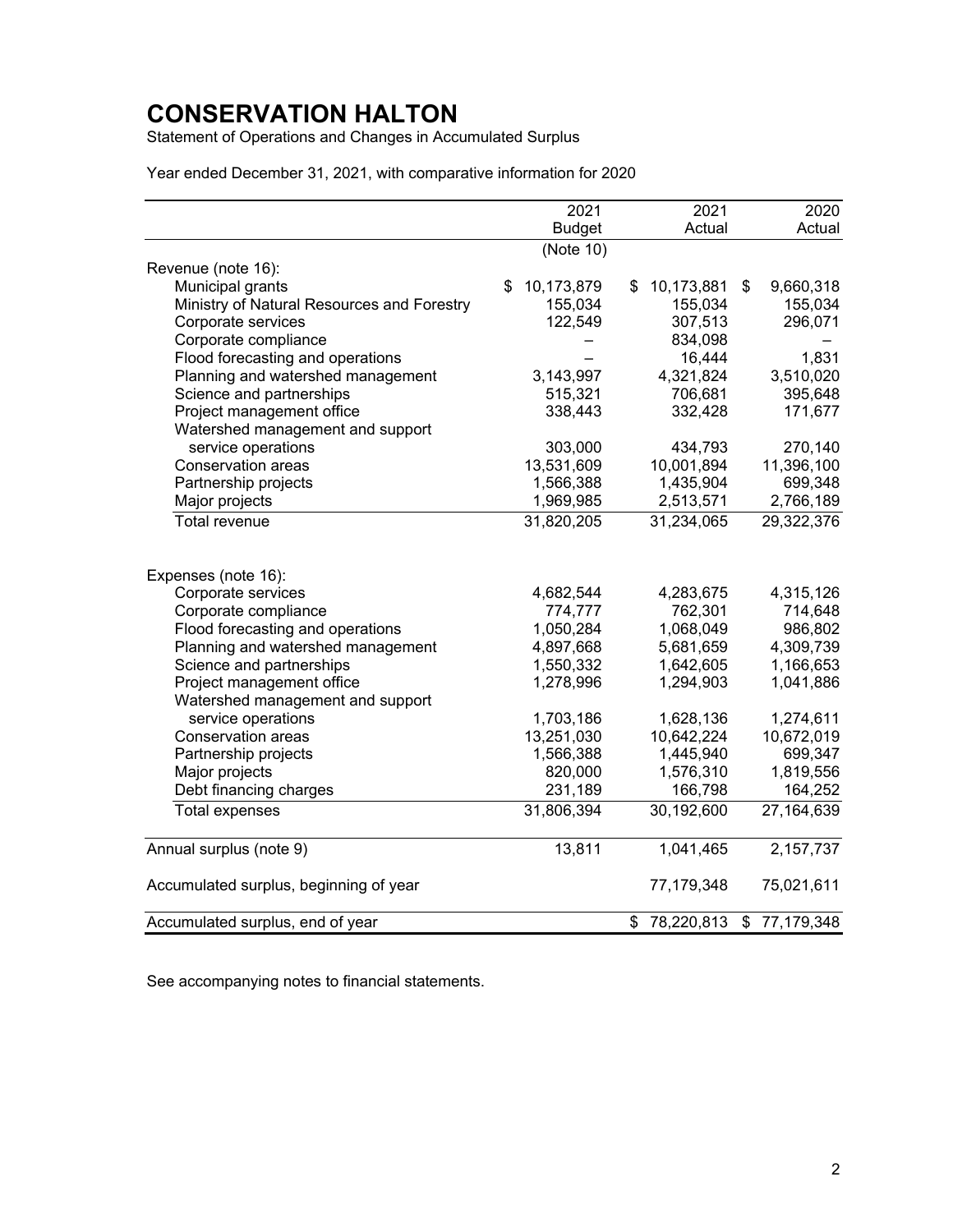Statement of Changes in Net Financial Assets

Year ended December 31, 2021, with comparative information for 2020

|                                                 | 2021          |     | 2021        | 2020            |
|-------------------------------------------------|---------------|-----|-------------|-----------------|
|                                                 | <b>Budget</b> |     | Actual      | Actual          |
|                                                 | (Note 10)     |     |             |                 |
| Annual surplus                                  | \$<br>13.811  | \$. | 1,041,465   | \$<br>2,157,737 |
| Acquisition of tangible capital assets          | (2,510,180)   |     | (2,232,482) | (2,267,140)     |
| Amortization of tangible capital assets         | 2,010,000     |     | 2,010,853   | 1,946,029       |
| Proceeds on disposal of tangible capital assets |               |     | 84.011      | 95,618          |
| Loss on disposal of tangible capital assets     |               |     | 74,527      | (65,861)        |
|                                                 | (486, 369)    |     | 978,374     | 1,866,383       |
| Change in prepaid expenses                      |               |     | (71, 573)   | 223,565         |
| Change in inventories                           |               |     | 9,755       | (22, 301)       |
| Net change in net financial assets              |               |     | 916,556     | 2,067,647       |
| Net financial assets, beginning of year         |               |     | 4,572,035   | 2,504,388       |
| Net financial assets, end of year               |               | \$  | 5,488,591   | \$<br>4,572,035 |

See accompanying notes to financial statements.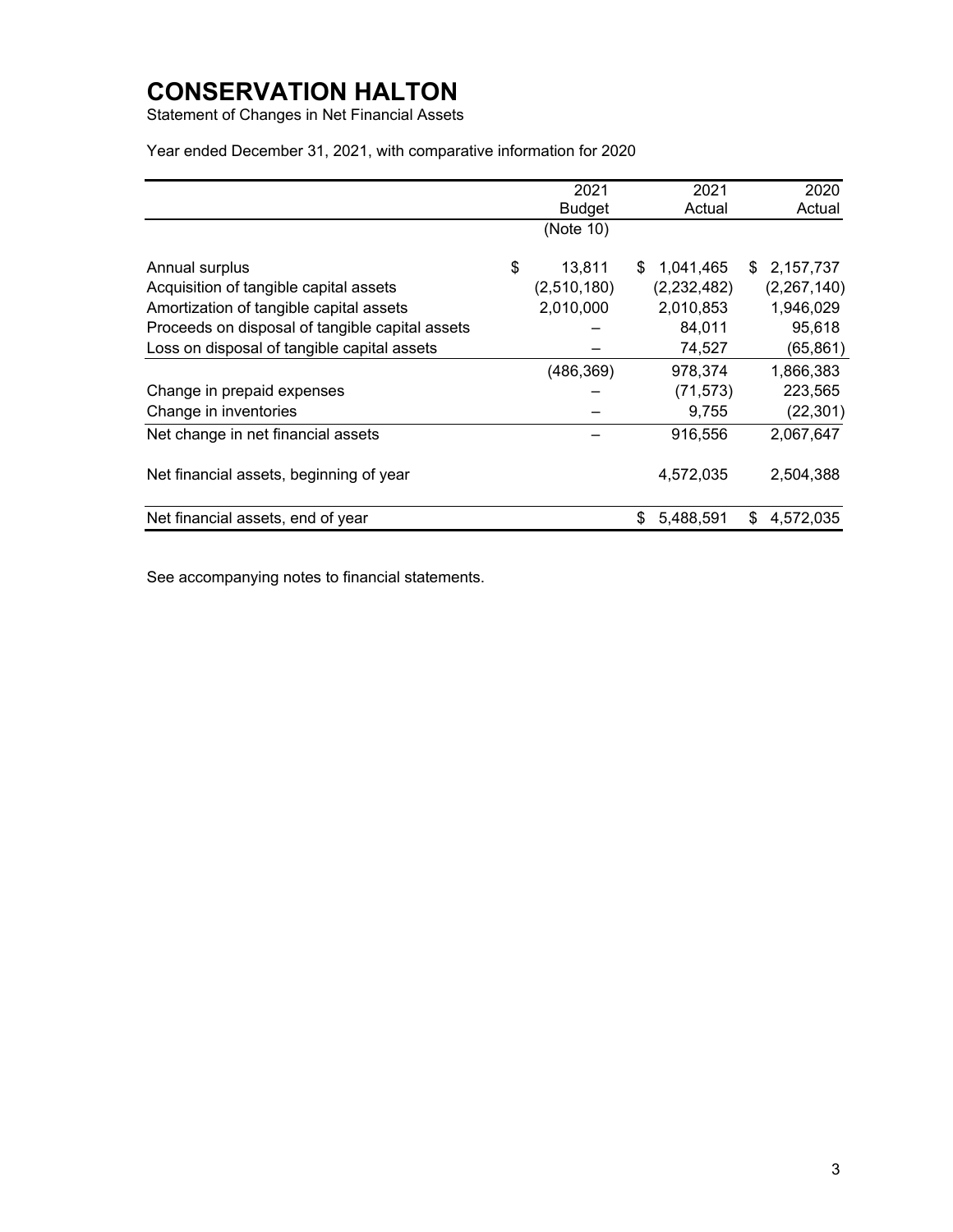Statement of Cash Flows

Year ended December 31, 2021, with comparative information for 2020

|                                                    | 2021            | 2020            |
|----------------------------------------------------|-----------------|-----------------|
| Cash provided by (used in):                        |                 |                 |
| Operating activities:                              |                 |                 |
| Annual surplus                                     | \$<br>1,041,465 | \$<br>2,157,737 |
| Items not involving cash:                          |                 |                 |
| Amortization                                       | 2,010,853       | 1,946,029       |
| Gain (loss) on disposal of tangible capital assets | 74,527          | (65, 861)       |
|                                                    | 3,126,845       | 4,037,905       |
| Change in non-cash working capital balances:       |                 |                 |
| Accounts receivable                                | (345, 774)      | 2,295,403       |
| Prepaid expenses                                   | (71, 573)       | 223,565         |
| Inventory                                          | 9,755           | (22, 301)       |
| Accounts payable and accrued charges               | 90,899          | (1, 105, 184)   |
| Deferred revenue                                   | 9,003,382       | 976,964         |
| Deferred revenue - capital and major projects      | (123, 878)      | (14, 116)       |
|                                                    | 11,689,656      | 6,392,236       |
| Capital transactions:                              |                 |                 |
| Acquisition of tangible capital assets             | (2,232,482)     | (2,267,140)     |
| Proceeds on disposal of tangible capital assets    | 84,011          | 95,618          |
|                                                    | (2, 148, 471)   | (2, 171, 522)   |
|                                                    |                 |                 |
| Investing activities:                              |                 |                 |
| Net (purchase) sale of investments                 | (9,879,638)     | (5,338,221)     |
| <b>Investment - Water Management System</b>        | (389, 710)      | (430, 520)      |
|                                                    | (10, 269, 348)  | (5,768,741)     |
| Financing transactions:                            |                 |                 |
| Deferred revenue - Water Management System         | 389,710         | 430,520         |
| Proceeds from long-term debt                       | 314,532         | 1,257,506       |
| Repayment of long-term debt                        | (406, 416)      | (579,757)       |
|                                                    | 297,826         | 1,108,269       |
|                                                    |                 |                 |
| Net change in cash                                 | (430, 337)      | (439, 758)      |
| Cash, beginning of year                            | 633,504         | 1,073,262       |
|                                                    |                 | \$              |
| Cash, end of year                                  | \$<br>203,167   | 633,504         |

See accompanying notes to financial statements.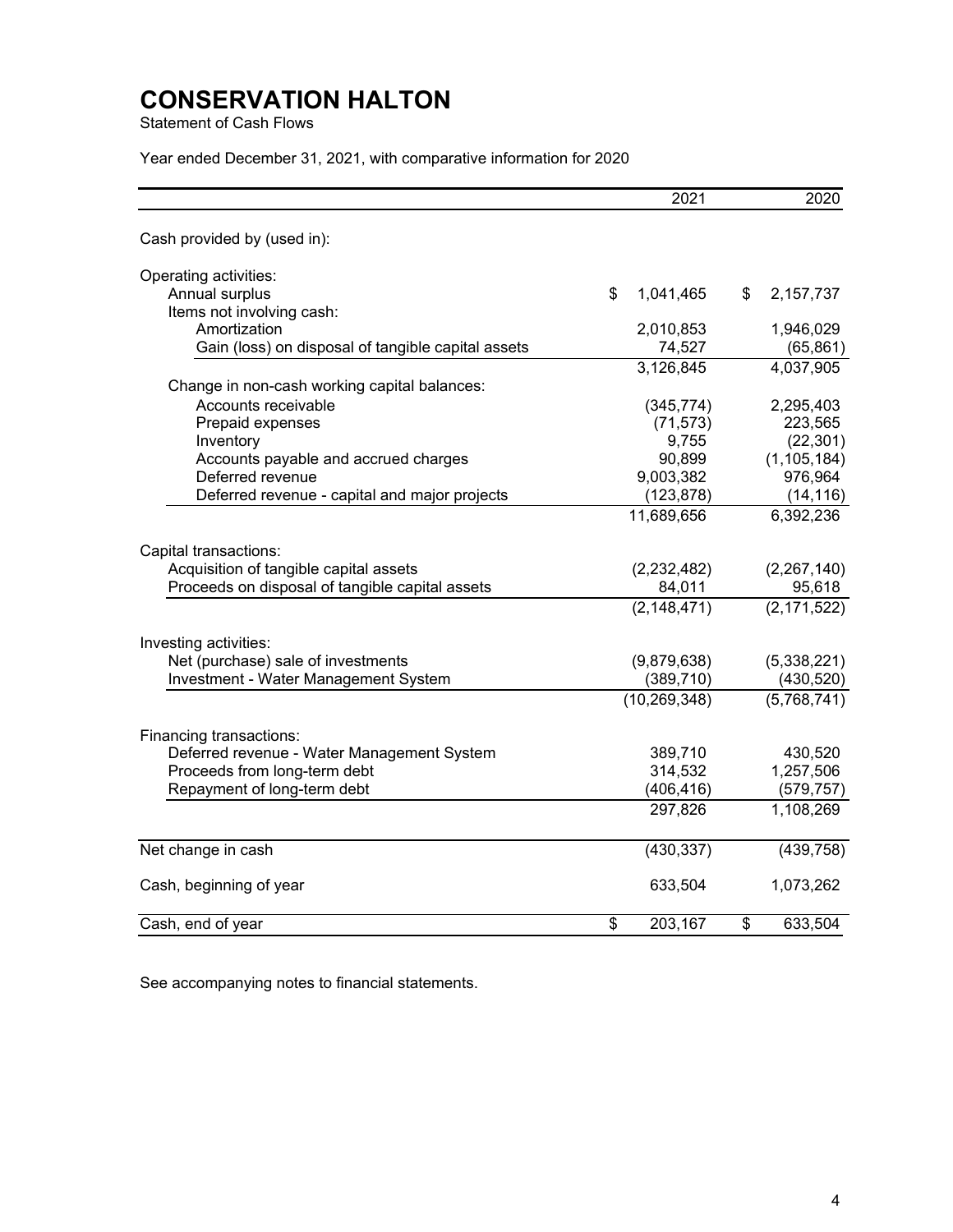Notes to Financial Statements

Year ended December 31, 2021

#### **Purpose of Organization:**

Conservation Halton is established under the Conservation Authorities Act of Ontario to further the conservation, restoration, development and management of natural resources, exclusive of gas, oil, coal and minerals for the watersheds within its area of jurisdiction. The watersheds include areas in the Regions of Halton and Peel, the Township of Puslinch and the City of Hamilton.

Conservations Halton's purpose is to protect people from natural hazards, conserve nature and provide opportunities for outdoor recreation and education across the watershed.

#### **1. Significant accounting policies:**

The financial statements of Conservation Halton are prepared by management in accordance with the Chartered Professional Accountants of Canada Public Sector Accounting Handbook for local government. The significant accounting policies are as follows:

(a) Basis of accounting:

Revenues and expenses are reported on the accrual basis of accounting. The accrual basis of accounting recognizes revenues as they become available and measureable; expenses are recognized as they are incurred and measureable as a result of receipt of goods or services and the creation of a legal obligation to pay.

These financial statements do not include the activities of the Conservation Halton Foundation, a related incorporated registered charity with a mission to raise funds and profile for Conservation Halton projects and programs.

(b) Investments:

 Investments are recorded at the lower of cost and market value based on quoted market prices. Losses are recorded when the decline in market value is other than temporary.

(c) Non-financial assets:

Non-financial assets are not available to discharge existing liabilities and are held for use in the provision of services. They have useful lives extending beyond the current year and are not intended for sale in the ordinary course of operations.

(i) Inventory:

Inventory is valued at the lower of cost and net realizable value. Cost is determined using specific identification of the cost of the individual items.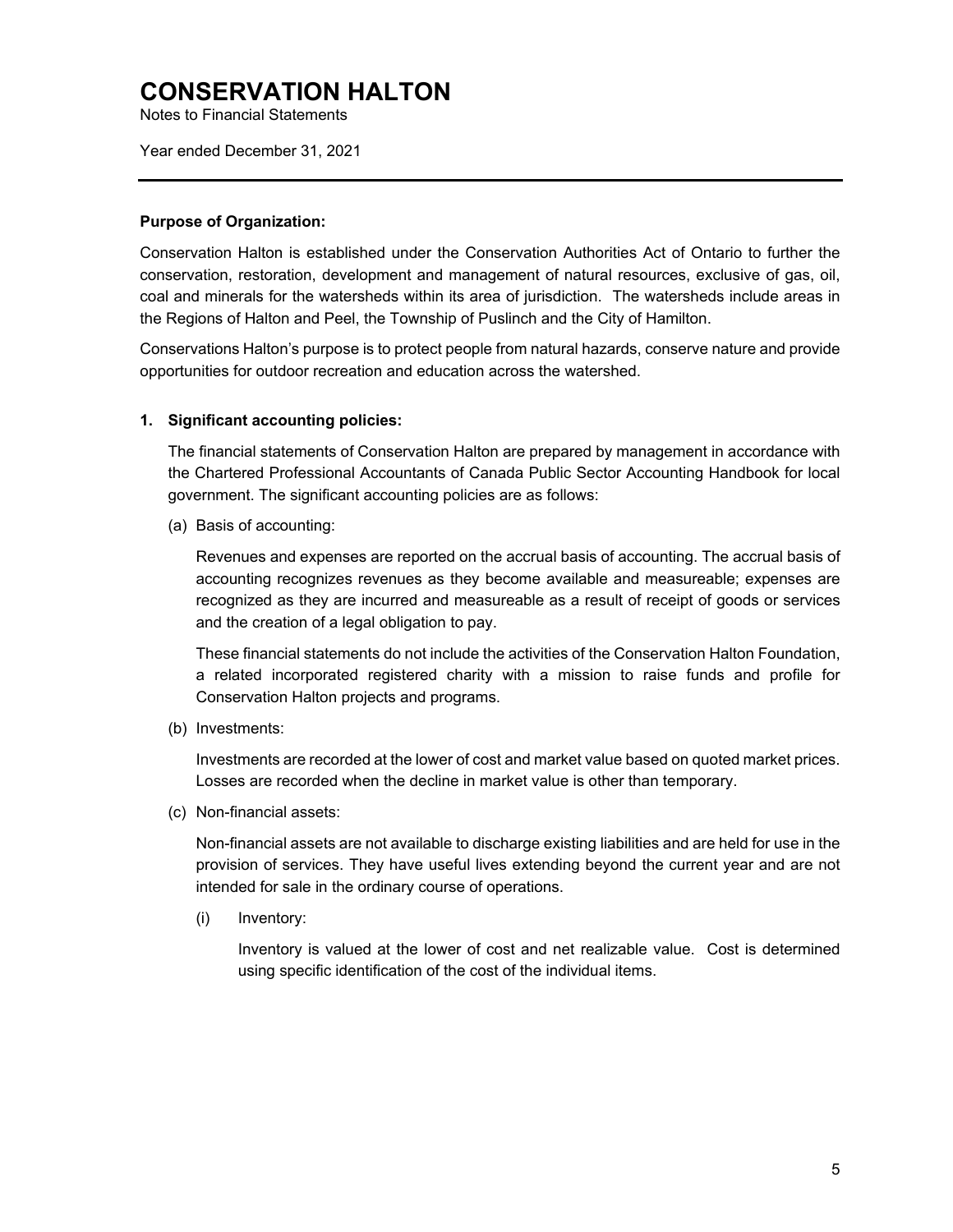Notes to Financial Statements, continued

Year ended December 31, 2021

#### **1. Significant accounting policies (continued):**

- (c) Non-financial assets (continued):
	- (i) Tangible capital assets:

Tangible capital assets are recorded at cost less accumulated amortization. Costs include all costs directly attributable to acquisition or construction of the tangible capital asset including transportation costs, installation costs, design and engineering fees, legal fees and site preparation costs. Contributed tangible capital assets are recorded at fair value at the time of the donation, with a corresponding amount recorded as revenue on the same basis as the amortization expense related to the acquired tangible capital asset. Assets under construction are not amortized and are transferred into their relative asset category when available for productive use. Amortization is recorded on either a straight-line basis over the estimated life of the assets or by using the declining balance method.

The following rates are used:

| Asset                               | <b>Basis</b>      | Useful Life - Years |
|-------------------------------------|-------------------|---------------------|
|                                     |                   |                     |
| Land improvements                   | Straight-line     | 30 to 50 years      |
| Buildings and building improvements | Straight-line     | 25 to 50 years      |
| Machinery and equipment             | Straight-line     | 5 to 40 years       |
| Furniture and fixtures              | Straight-line     | 5 to 20 years       |
| Infrastructure                      | Straight-line     | 20 to 75 years      |
| Vehicles                            | Declining balance | 30%                 |
| Computer hardware and software      | Straight-line     | 5 to 10 years       |

Annual amortization is charged in the year of acquisition and in the year of disposal. Assets under construction are not amortized until the asset is available for productive use.

Tangible capital assets received as contributions are recorded at their fair value at the date of receipt and also are recorded as revenue.

(d) Deferred revenue - Capital and Major Projects:

Conservation Halton received certain amounts for which the related services have yet to be performed. These amounts are recognized as revenue in the fiscal year the related expenses are incurred or services performed. Funds received for the purchase of tangible capital assets are recognized when the related asset is purchased.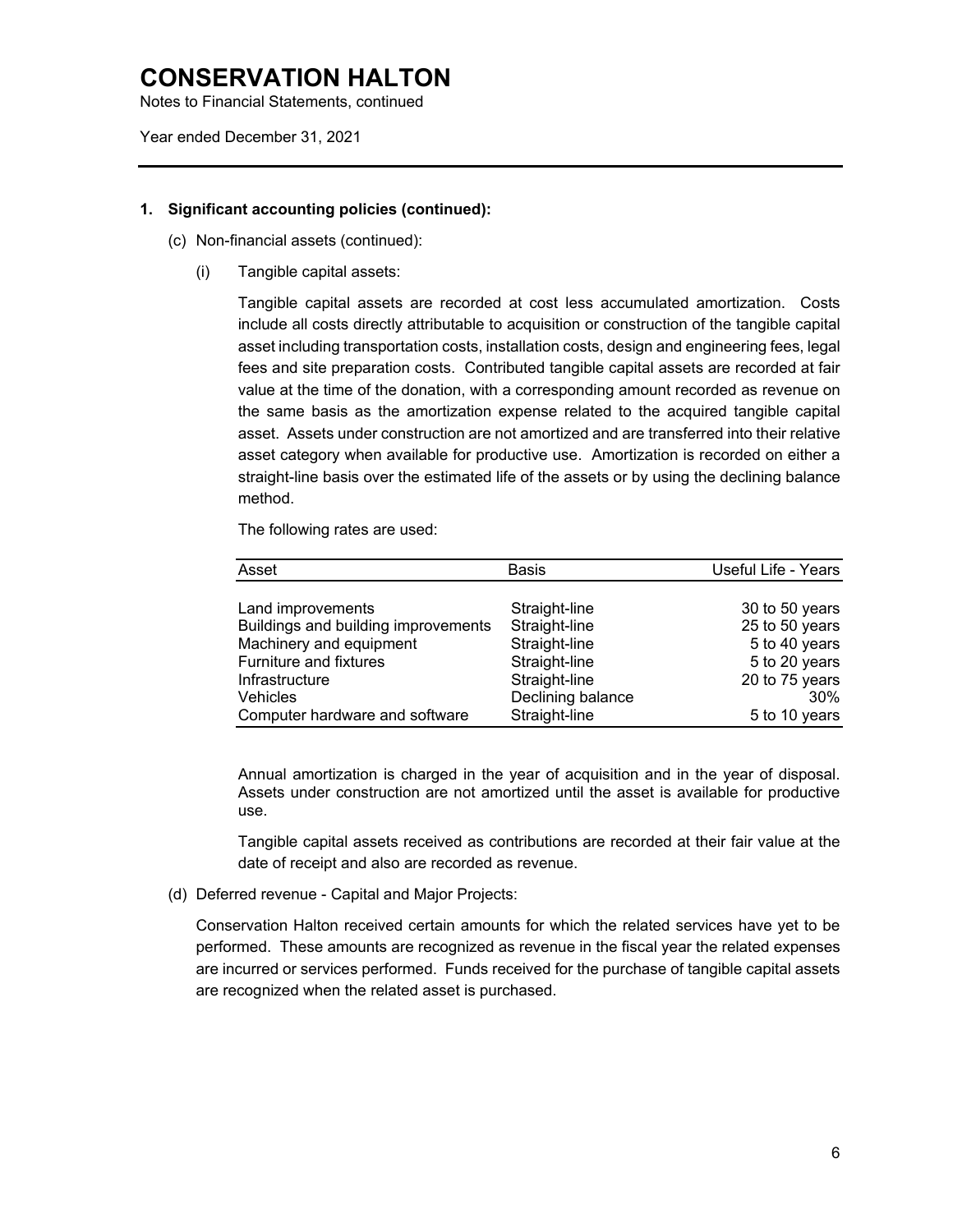Notes to Financial Statements, continued

Year ended December 31, 2021

#### **1. Significant accounting policies (continued):**

(e) Deferred revenue - Water Management System:

Conservation Halton has received funds for expenses to be incurred for the future operation of a water management system and management of certain lands. These funds are externally restricted and cannot be drawn until Conservation Halton commences management of the lands. These amounts will be recognized as revenues when the relating expenses are incurred or management services performed.

(f) Investment income:

Investment income is reported as revenue in the period earned. When required by the funding government or related Act, investment income earned on deferred revenue is added to the investment and forms part of the deferred revenue balance.

(g) Revenue recognition:

Municipal levies, government transfers and funding for projects are recognized as revenue when the transfer is authorized, any eligible criteria has been met and the amount can be reasonably estimated.

User charges and fees are recognized as revenue in the period in which the related services are performed.

(h) Employee future benefits:

The costs of multi-employer defined contribution pension plan benefits, such as the Ontario Municipal Employees Retirement System ("OMERS") pensions, are the employer's contributions due to the plan in the period.

(i) Use of estimates:

The presentation of financial statements requires management to make estimates and assumptions that affect the reported amounts of assets and liabilities at the date of the financial statements, and the reported amounts of revenue and expenses during the reporting period. Significant items subject to such estimates and assumptions include accrued liabilities, contaminated site liability, contingencies and tangible capital assets. Actual results could differ from estimates.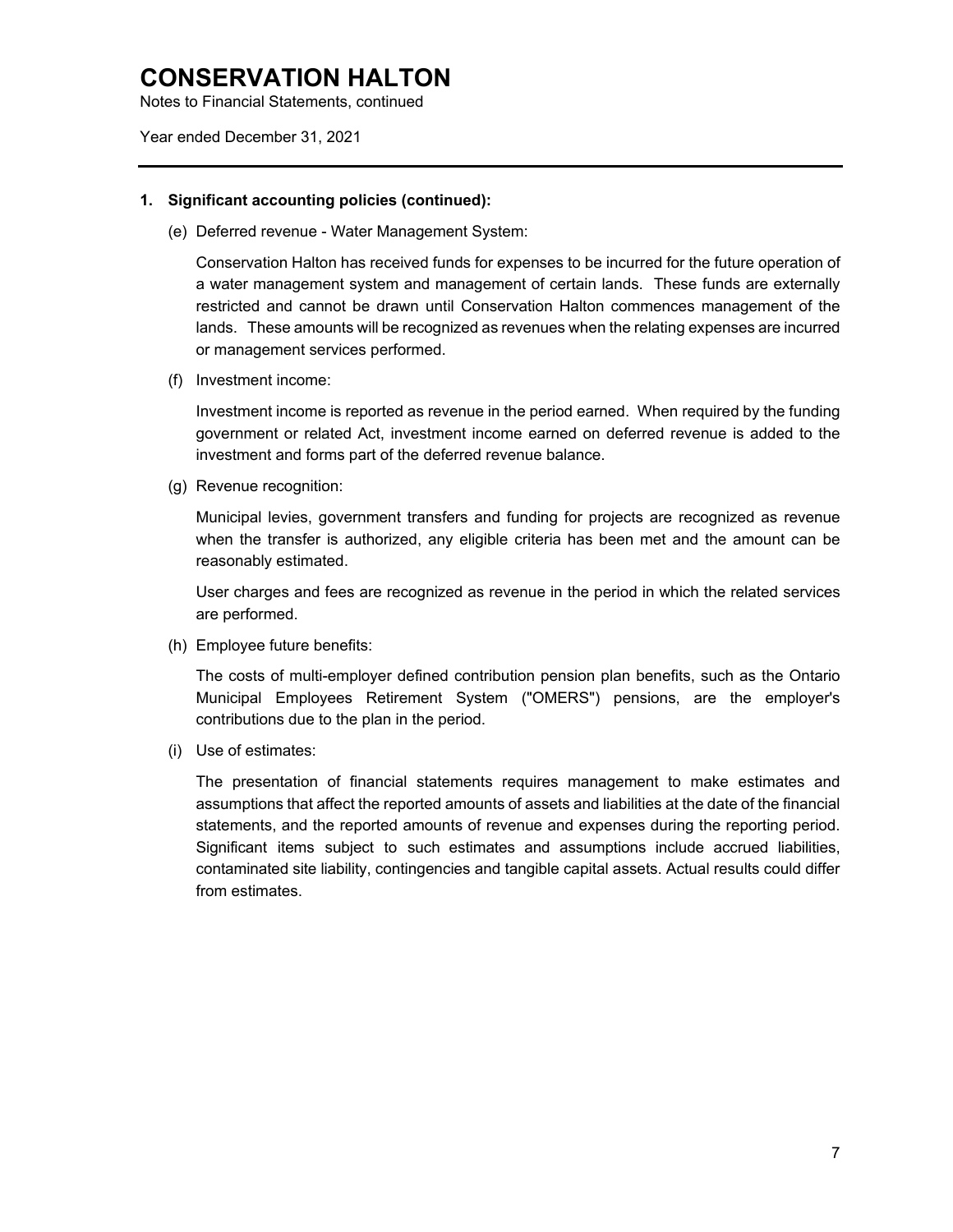Notes to Financial Statements, continued

Year ended December 31, 2021

#### **2. Short-term investments:**

|                                              | 2021                    |   | 2020       |
|----------------------------------------------|-------------------------|---|------------|
| Business investment                          | S                       | S | 1.555.710  |
| Notice plan investment                       | 5,203,184<br>10,085,806 |   | 2,038,278  |
| High interest savings                        | 2,314,090               |   | 5,300,053  |
| Guaranteed investment certificates           | 5,000,000               |   | 4,000,000  |
| Pooled fund - Provincial and Corporate bonds | 4,443,377               |   | 4,357,101  |
| Pooled fund - Equity                         | 614,604                 |   | 530,281    |
|                                              |                         |   |            |
| Total                                        | \$ 27.661.061           |   | 17,781,423 |

The guaranteed investment certificates have effective rates that range between 0.64% and 1.20% (2020 – 0.85% to 2.85%). Interest is receivable on the date of maturity. Maturity dates range from June 24, 2022 to December 20, 2023. The business investment and pooled funds (which include money market, bond and equity funds) earn interest at variable rates which is paid monthly.

The notice plan investment has accrued interest rate of 0.9% that is tied to bank reference rates that are subject to change and withdrawals require 31 days' notice.

Market value of investments are \$28,523,879 (2020 - \$18,710,874).

#### **3. Investment/Deferred revenue - Water Management System:**

Conservation Halton entered into an agreement for the transfer of a Water Management System and its long-term operation with an estimated timeline of 2063. The agreement is based on the principle that the net costs associated with ongoing operation, maintenance and performance of the Water Management System will not be a financial liability to Conservation Halton.

To ensure that Conservation Halton should not have a net financial liability for the management of the water system, Conservation Halton has received amounts from 2008 to 2017, as part of the agreement. The amounts received are to be invested in accordance with Municipal Act Regulations and will be managed by an Investment Committee as required by the agreement. At the time of transfer, Conservation Halton will be able to draw on the funds, only to facilitate the management of the water system.

|                                                                                                  | 2021                                |   | 2020                         |
|--------------------------------------------------------------------------------------------------|-------------------------------------|---|------------------------------|
| Cash<br>Provincial and provincially regulated agency bonds<br>Guaranteed investment certificates | \$<br>203<br>7,952,991<br>4.398.423 | S | 96<br>8,511,511<br>3,450,300 |
| Total                                                                                            | \$12,351,617                        |   | \$11,961,907                 |

The funds are invested as follows: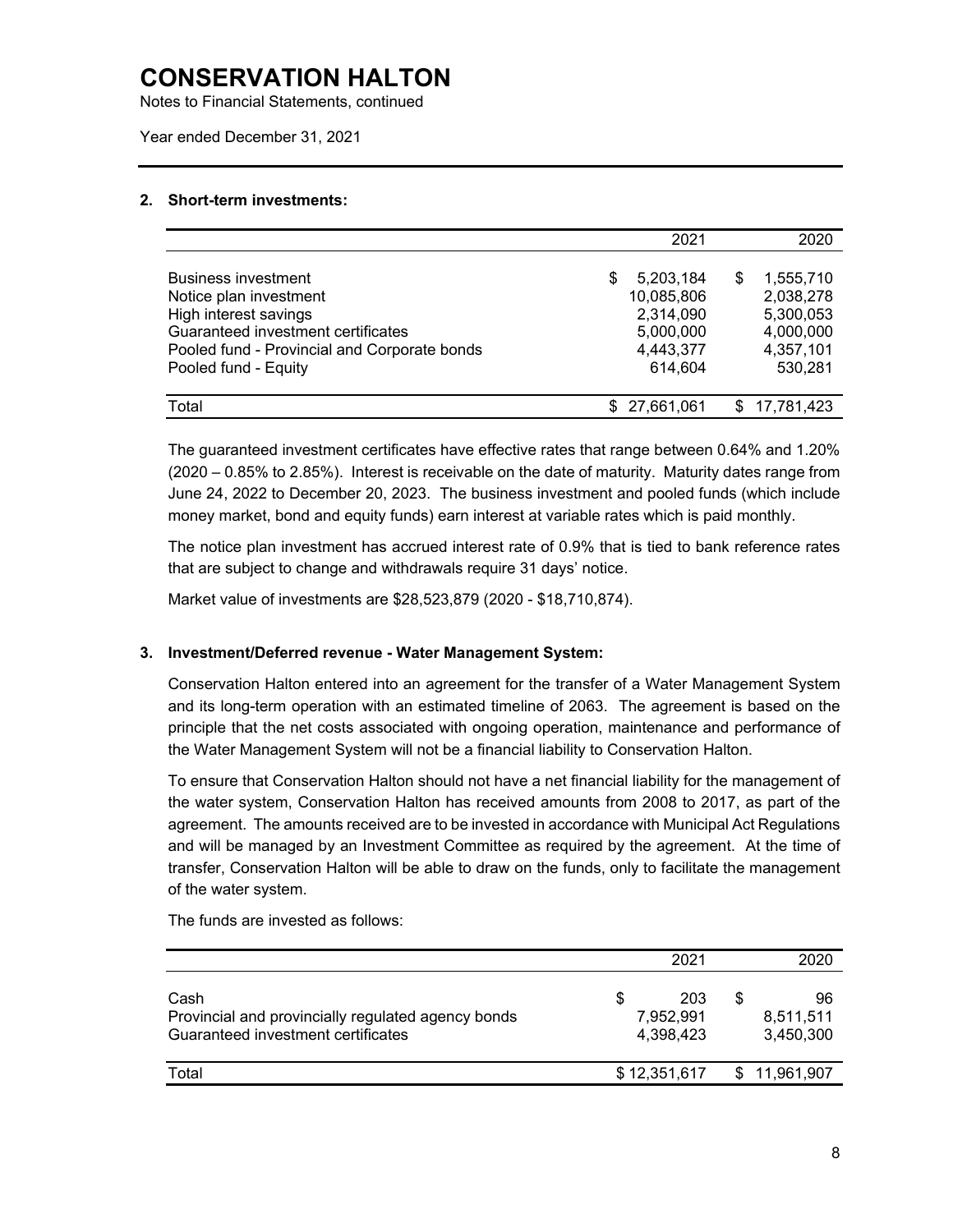Notes to Financial Statements, continued

Year ended December 31, 2021

#### **3. Investment/Deferred revenue - Water Management System (continued):**

The Provincial and provincially regulated agency bonds have effective yields of 3.11% to 4.15% (2020 – 3.62% to 4.95%). Interest is receivable on the date of maturity. Maturity dates range from July 16, 2027 to October 17, 2050.

The guaranteed investment certificates have been an effective interest rate of 0.64% and 2.33% (2020 – 2.33% and 2.85%). Interest is receivable on the date of maturity. Maturity dates range from January 13, 2022 and June 24, 2022.

Market value of investments are \$13,495,435 (2020 - \$13,542,502).

#### **4. Accounts receivable:**

Included in accounts receivable is \$375,708 (2020 - \$206,634) due from Conservation Halton Foundation.

During 2021, the Foundation contributed \$938,950 (2020 - \$518,094) to fund projects carried out by the Conservation Halton.

#### **5. Deferred revenue:**

|                                | Balance at<br>December 31,<br>2021 | Additions    | Revenue<br>recognized | Balance at<br>December 31,<br>2020 |
|--------------------------------|------------------------------------|--------------|-----------------------|------------------------------------|
|                                |                                    |              |                       |                                    |
| Watershed Management           | 2,990,188<br>S.                    | \$10,941,541 | \$10,886,627          | 2,935,274<br>S.                    |
| <b>Partnership Projects</b>    | 987,837                            | 303,601      | 473,165               | 1,157,401                          |
| <b>Source Water Protection</b> | 70,830                             | 301,653      | 245,886               | 15,063                             |
| <b>Conservation Areas</b>      | 4,975,392                          | 6,890,795    | 5,266,341             | 3,350,938                          |
| Canada Emergency Wage          |                                    |              |                       |                                    |
| Subsidy (note 15)              | 7,437,811                          | 7,437,811    |                       |                                    |
|                                | \$16,462,058                       | \$25,875,401 | \$16,872,019          | 7,458,676<br>S.                    |

Additions to deferred revenue includes contributions from external parties and payments for annual passes and lesson programs received during the year pertaining to the following year.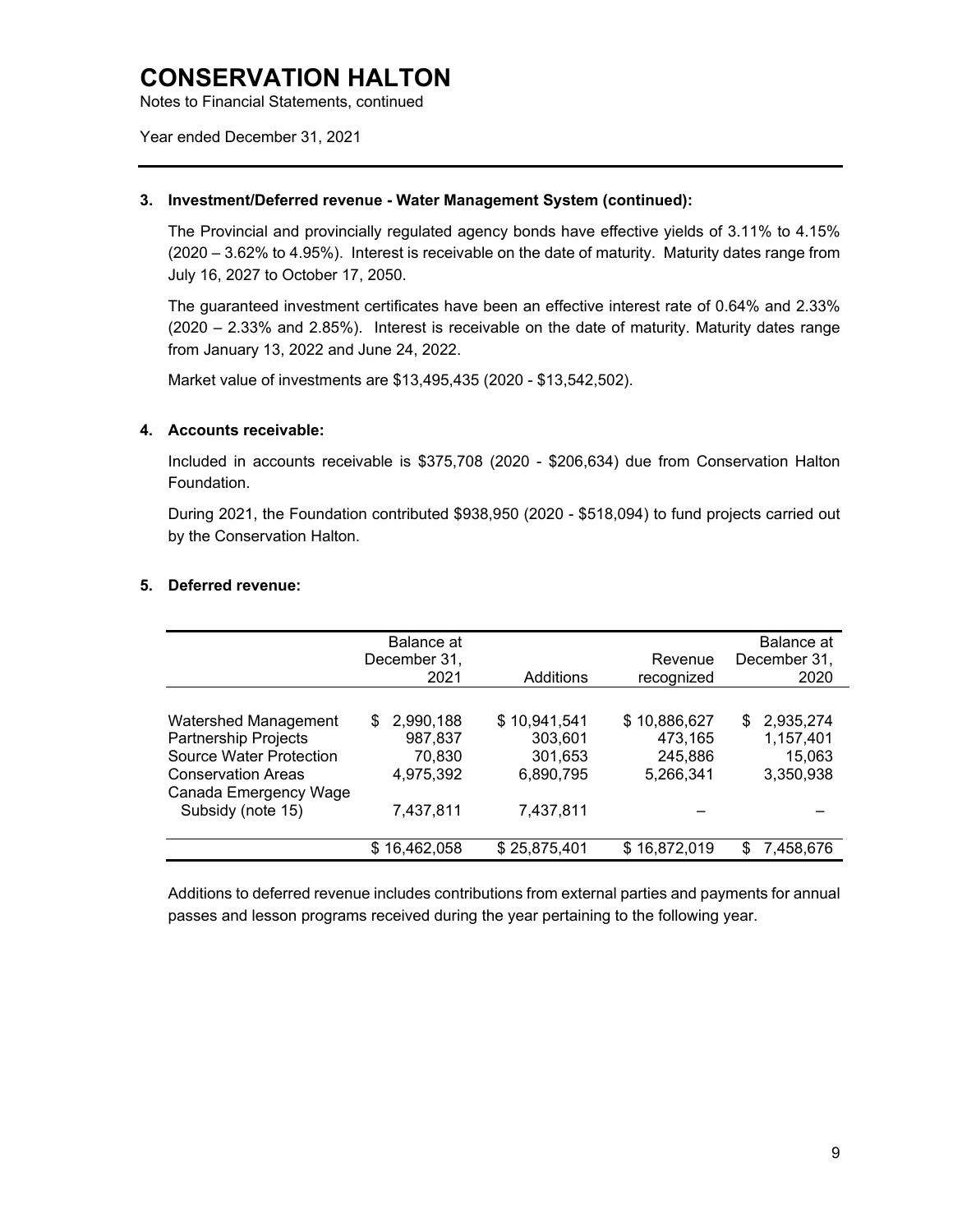Notes to Financial Statements, continued

Year ended December 31, 2021

## **6. Deferred revenue - capital and major projects:**

|                                                                          | Balance at<br>December 31,<br>2021 |    | Contributions<br>received |    | Revenue<br>recognized |   | Balance at<br>December 31.<br>2020 |
|--------------------------------------------------------------------------|------------------------------------|----|---------------------------|----|-----------------------|---|------------------------------------|
| Capital - Ministry of<br><b>Natural Resources</b><br>Capital - Municipal | \$<br>84.549<br>727,987            | \$ | 493,650<br>256,999        | \$ | 650.437<br>224,090    | S | 241,336<br>695,078                 |
|                                                                          | \$<br>812.536                      | S  | 750,649                   | .ፍ | 874,527               | S | 936,414                            |

### **7. Long-term liabilities:**

|                                                                                                                                                                                                                                                                                                                                                         |    | 2021      |   |           |
|---------------------------------------------------------------------------------------------------------------------------------------------------------------------------------------------------------------------------------------------------------------------------------------------------------------------------------------------------------|----|-----------|---|-----------|
| 5 year term loan at 2.95% interest compounded annually,<br>with a registered collateral mortgage covering 54.36<br>acres of land, due November 2025<br>Municipal debt financing and interest payments<br>due annually at variable current interest rates of<br>3.0% to 3.2% (2020 - 3.0% to 3.2%), annual<br>principal repayments, due December 2022 to | \$ | 168,588   | S | 212.369   |
| December 2051                                                                                                                                                                                                                                                                                                                                           |    | 4,831,225 |   | 4,879,328 |
|                                                                                                                                                                                                                                                                                                                                                         | S. | 4.999.813 |   | 5.091.697 |

Principal repayments over the next five fiscal years and thereafter are as follows:

| 2022       | \$ | 402,606   |
|------------|----|-----------|
| 2023       |    | 372,656   |
| 2024       |    | 355,977   |
| 2025       |    | 279,398   |
| 2026       |    | 182,097   |
| Thereafter |    | 3,407,079 |
|            |    |           |
|            | S  | 4,999,813 |
|            |    |           |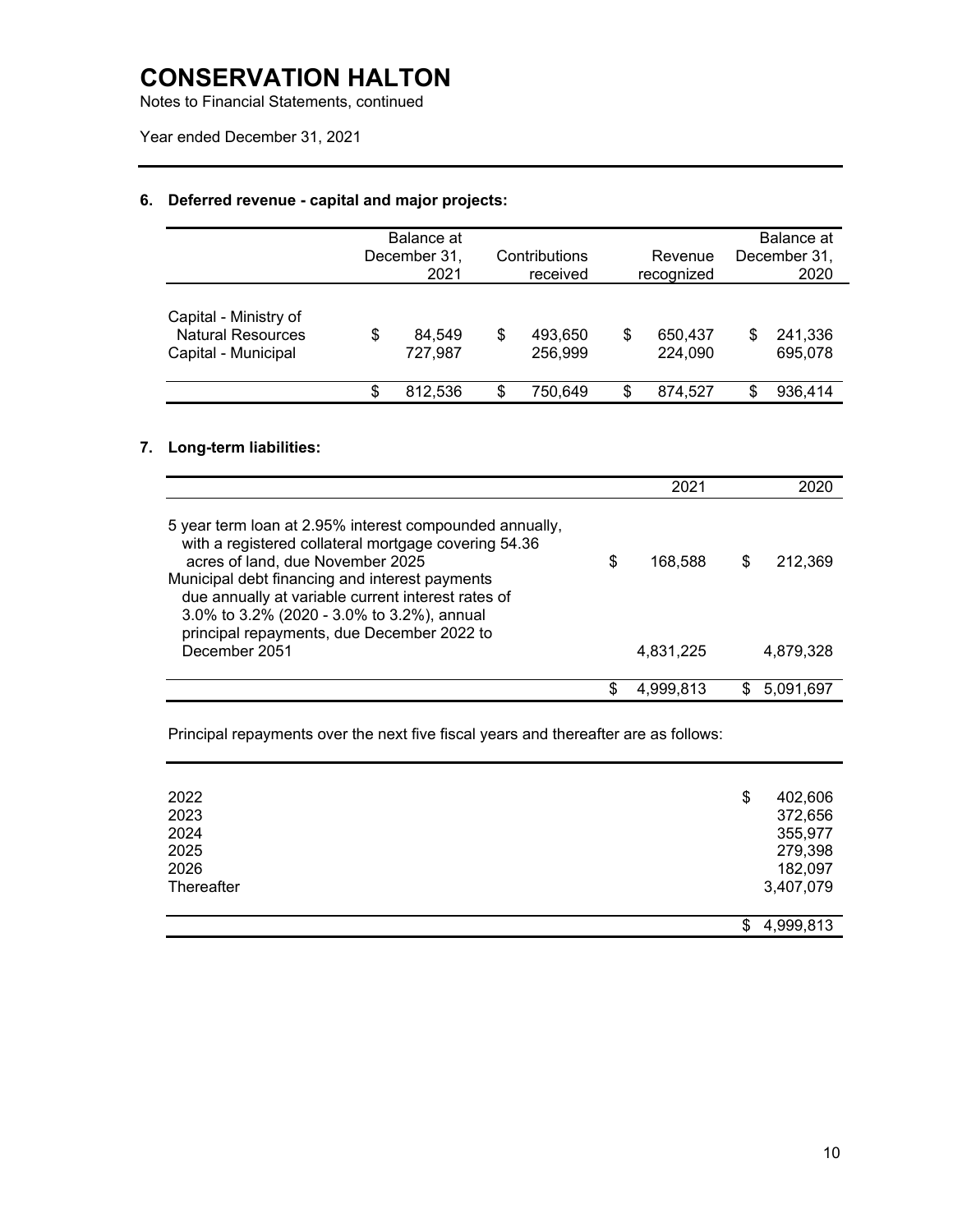Notes to Financial Statements, continued

Year ended December 31, 2021

### **8. Tangible capital assets:**

|                               | Balance at<br>December |              |                  |                  | Balance at<br>December 31, |
|-------------------------------|------------------------|--------------|------------------|------------------|----------------------------|
| Cost                          | 2020                   | Additions    | <b>Disposals</b> | <b>Transfers</b> | 2021                       |
|                               |                        |              |                  |                  |                            |
| Land<br>\$.                   | 36,247,952 \$          | 218,000 \$   | $(274)$ \$       |                  | \$36,465,678               |
| Land Improvements             | 564.806                |              |                  |                  | 564.806                    |
| <b>Buildings and</b>          |                        |              |                  |                  |                            |
| building improvements         | 16,040,218             | 61,004       | (29, 659)        |                  | 16,071,563                 |
| Machinery and equipment       | 8,559,407              | 444,607      | (105, 614)       |                  | 8,898,400                  |
| <b>Furniture and fixtures</b> | 492,197                |              | (11, 576)        |                  | 480,621                    |
| Infrastructure                | 34,649,268             | 1,108,790    | (124, 776)       | 236,784          | 35,870,066                 |
| <b>Vehicles</b>               | 2,774,222              | 182,758      | (343, 550)       |                  | 2,613,430                  |
| Computer hardware             |                        |              |                  |                  |                            |
| and software                  | 1,441,830              | 128,341      | (31, 677)        |                  | 1,538,494                  |
| Assets under construction     | 296,471                | 88,982       |                  | (236,784)        | 148,669                    |
|                               |                        |              |                  |                  |                            |
|                               | \$101,066,371 \$       | 2,232,482 \$ | (647,126)\$      |                  | \$102,651,727              |

| Accumulated<br>Amortization   | Balance at<br>December<br>2020 | Additions    | <b>Disposals</b> | <b>Transfers</b> | Balance at<br>December 31,<br>2021 |
|-------------------------------|--------------------------------|--------------|------------------|------------------|------------------------------------|
|                               |                                |              |                  |                  |                                    |
| \$<br>Land                    | - \$                           | $-$ \$       | - \$             | - \$             |                                    |
| Land Improvements             | 342,462                        | 10,449       |                  |                  | 352,911                            |
| <b>Buildings and</b>          |                                |              |                  |                  |                                    |
| building improvements         | 6,205,189                      | 437,335      | (21,750)         |                  | 6,620,774                          |
| Machinery and equipment       | 4,735,986                      | 365,900      | (87, 816)        |                  | 5,014,070                          |
| <b>Furniture and fixtures</b> | 228,933                        | 22,400       | (10, 947)        |                  | 240,386                            |
| Infrastructure                | 14,458,810                     | 733,612      | (54, 160)        |                  | 15,138,262                         |
| Vehicles                      | 1,947,447                      | 284,829      | (283, 181)       |                  | 1,949,095                          |
| Computer hardware             |                                |              |                  |                  |                                    |
| and software                  | 1,035,441                      | 156,328      | (30, 734)        |                  | 1,161,035                          |
| Assets under construction     |                                |              |                  |                  |                                    |
|                               | \$28,954,268                   | 2,010,853 \$ | (488,588)\$      |                  | \$30,476,533                       |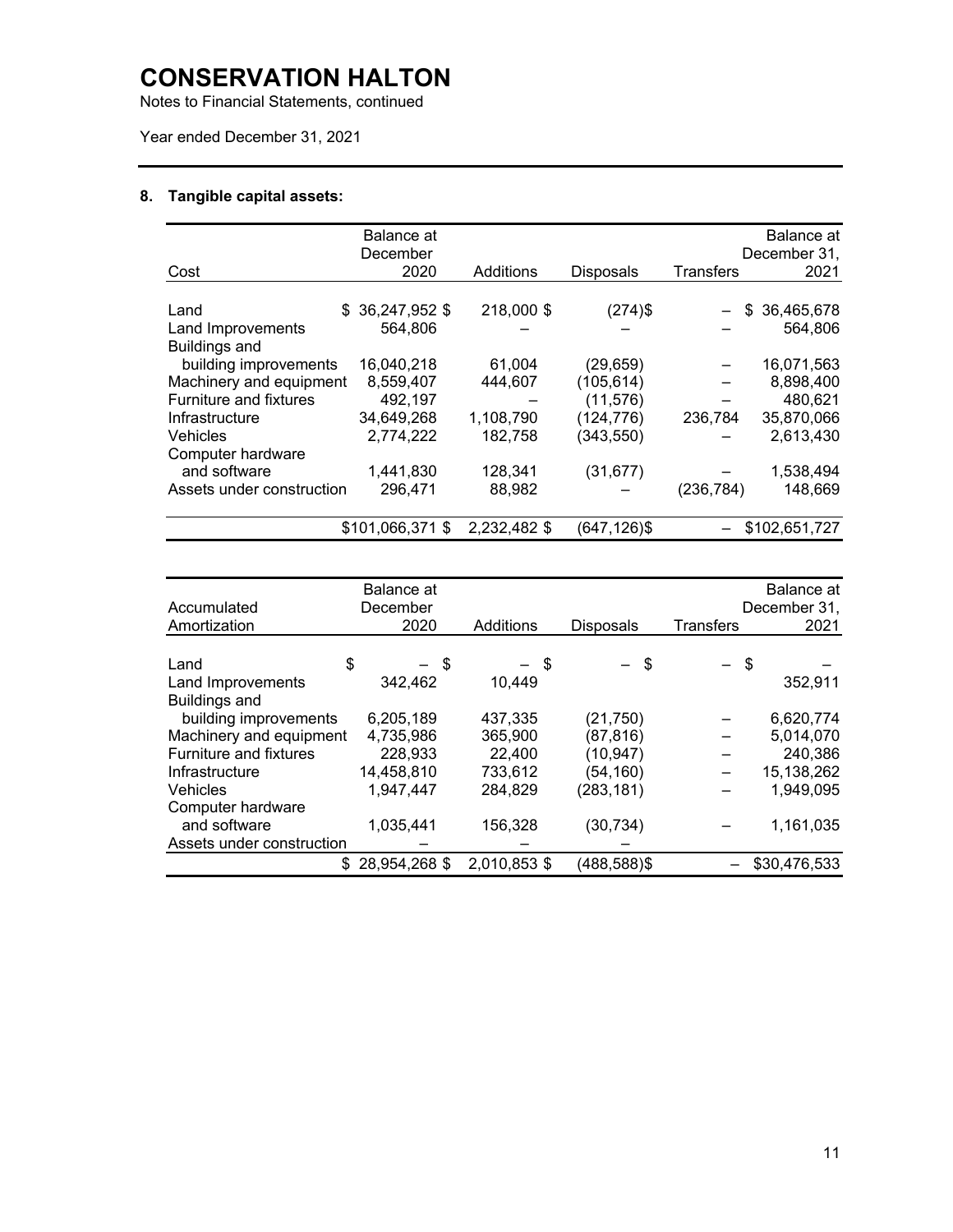Notes to Financial Statements, continued

### Year ended December 31, 2021

### **8. Tangible capital assets (continued):**

|                               | Net book value,<br>Balance at<br>December 31,<br>2020 | Net book value<br>Balance at<br>December 31,<br>2021 |
|-------------------------------|-------------------------------------------------------|------------------------------------------------------|
| Land<br>Land Improvements     | \$ 36,247,952<br>222,344                              | \$ 36,465,678<br>211,895                             |
| Buildings and                 |                                                       |                                                      |
| building improvements         | 9,835,029                                             | 9,450,789                                            |
| Machinery and equipment       | 3,823,421                                             | 3,884,330                                            |
| <b>Furniture and fixtures</b> | 263.264                                               | 240,235                                              |
| Infrastructure                | 20,190,458                                            | 20,731,804                                           |
| Vehicles                      | 826,775                                               | 664,335                                              |
| Computer hardware             |                                                       |                                                      |
| and software                  | 406,389                                               | 377,459                                              |
| Assets under construction     | 296,471                                               | 148,669                                              |
| S.                            | 72,112,103                                            | \$72,175,194                                         |

|                               | Balance at<br>December |              |                  | Balance at<br>December 31, |
|-------------------------------|------------------------|--------------|------------------|----------------------------|
| Cost                          | 2019                   | Additions    | <b>Disposals</b> | Transfers<br>2020          |
|                               |                        |              |                  |                            |
| Land                          | $$35,759,541$ \$       | 488,411 \$   | $-$ \$           | \$36,247,952               |
| Land Improvements             | 564,806                |              |                  | 564,806                    |
| <b>Buildings and</b>          |                        |              |                  |                            |
| building improvements         | 15,916,896             | 134,458      | (11, 136)        | 16,040,218                 |
| Machinery and equipment       | 8,280,655              | 457,892      | (179, 140)       | 8,559,407                  |
| <b>Furniture and fixtures</b> | 504,214                | 21,213       | (33, 230)        | 492,197                    |
| Infrastructure                | 34,167,096             | 482,172      |                  | 34,649,268                 |
| <b>Vehicles</b>               | 2,592,526              | 370,226      | (188, 530)       | 2,774,222                  |
| Computer hardware             |                        |              |                  |                            |
| and software                  | 1,435,294              | 115,566      | (109, 030)       | 1,441,830                  |
| Assets under construction     | 99,269                 | 197,202      |                  | 296,471                    |
|                               |                        |              |                  |                            |
| \$                            | 99,320,297 \$          | 2,267,140 \$ | $(521,066)$ \$   | \$101,066,371              |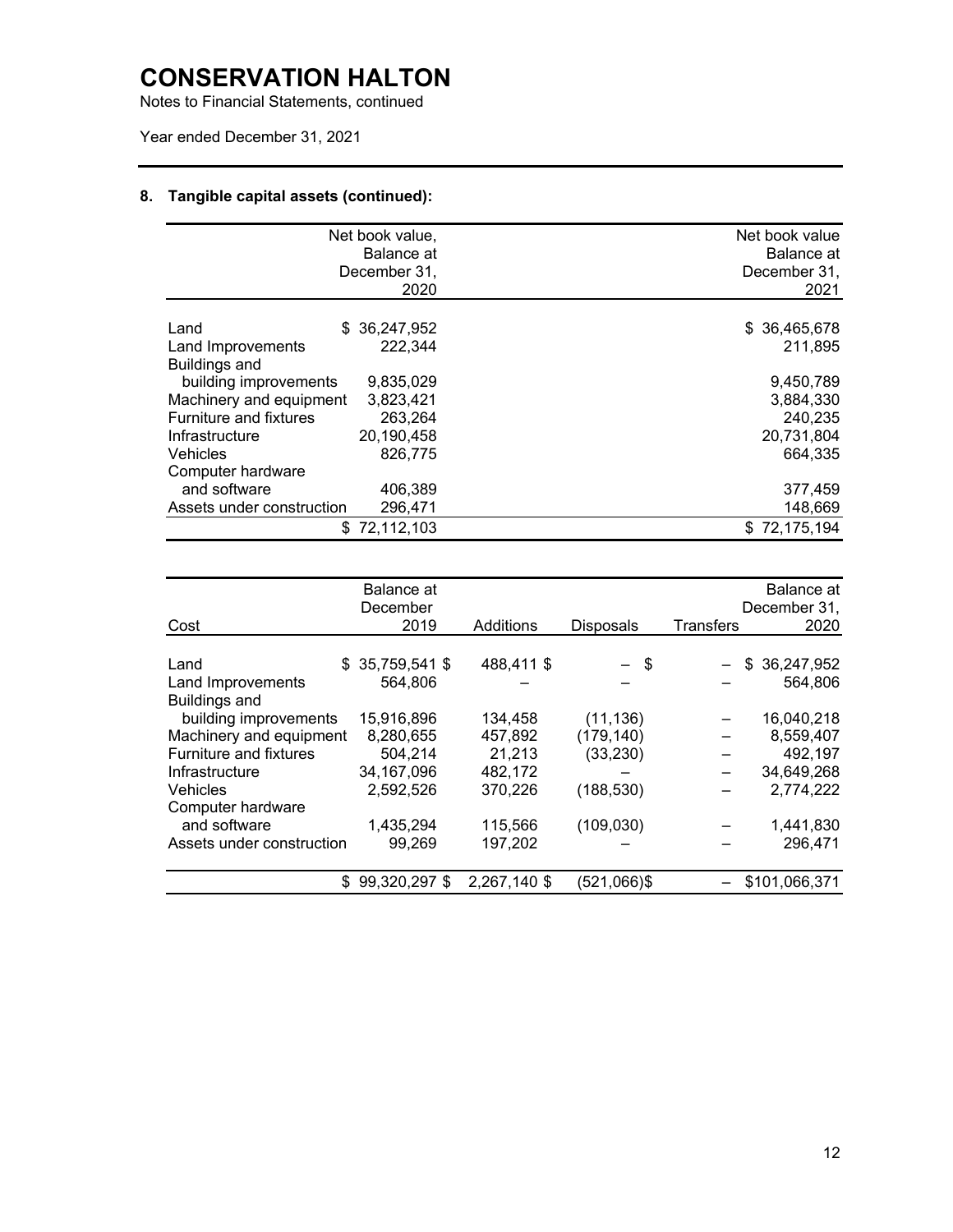Notes to Financial Statements, continued

### Year ended December 31, 2021

### **8. Tangible capital assets (continued):**

| Accumulated                   | <b>Balance</b> at<br>December |              |                  | <b>Balance</b> at<br>December 31, |
|-------------------------------|-------------------------------|--------------|------------------|-----------------------------------|
| Amortization                  | 2019                          | Additions    |                  | <b>Transfers</b><br>2020          |
|                               |                               |              | <b>Disposals</b> |                                   |
|                               |                               |              |                  |                                   |
| \$<br>Land                    |                               | \$<br>\$     | \$               | \$                                |
| Land Improvements             | 330,995                       | 11,467       |                  | 342,462                           |
| <b>Buildings and</b>          |                               |              |                  |                                   |
| building improvements         | 5,778,502                     | 433,644      | (6, 957)         | 6,205,189                         |
| Machinery and equipment       | 4,543,045                     | 369,141      | (176, 200)       | 4,735,986                         |
| <b>Furniture and fixtures</b> | 240,188                       | 21,975       | (33, 230)        | 228,933                           |
| Infrastructure                | 13,736,823                    | 721,987      |                  | 14,458,810                        |
| <b>Vehicles</b>               | 1,891,589                     | 224,107      | (168, 249)       | 1,947,447                         |
| Computer hardware             |                               |              |                  |                                   |
| and software                  | 978,406                       | 163,708      | (106, 673)       | 1,035,441                         |
| Assets under construction     |                               |              |                  |                                   |
|                               | \$27,499,548                  | 1,946,029 \$ | $(491, 309)$ \$  | \$28,954,268                      |
|                               |                               |              |                  |                                   |
|                               | Net book value,               |              |                  | Net book value                    |
|                               | <b>Balance</b> at             |              |                  | Balance at                        |
|                               | December 31,                  |              |                  | December 31,                      |
|                               | 2019                          |              |                  | 2020                              |
|                               |                               |              |                  |                                   |
| Land<br>\$                    | 35,759,541                    |              |                  | 36,247,952<br>\$                  |
| Land Improvements             | 233,811                       |              |                  | 222,344                           |
| <b>Buildings and</b>          |                               |              |                  |                                   |
| building improvements         | 10,138,394                    |              |                  | 9,835,029                         |
| Machinery and equipment       | 3,737,610                     |              |                  | 3,823,421                         |
| <b>Furniture and fixtures</b> | 264,026                       |              |                  | 263,264                           |
| Infrastructure                | 20,430,273                    |              |                  | 20,190,458                        |
| Vehicles                      | 700,937                       |              |                  | 826,775                           |
| Computer hardware and         |                               |              |                  |                                   |
| software                      | 456,888                       |              |                  | 406,389                           |
| Assets under construction     | 99,269                        |              |                  | 296,471                           |
|                               |                               |              |                  |                                   |
|                               | \$71,820,749                  |              |                  | \$72,112,103                      |
|                               |                               |              |                  |                                   |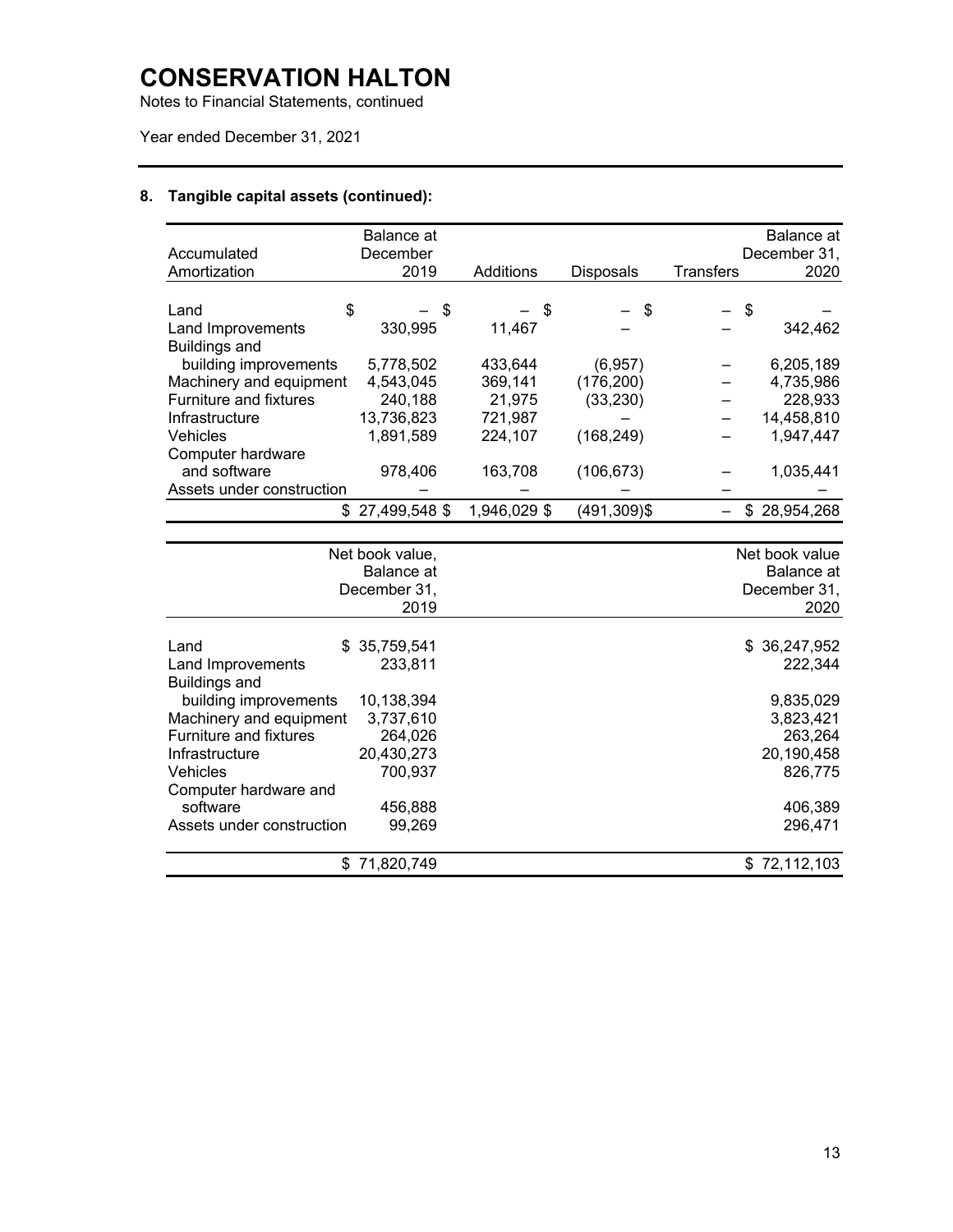Notes to Financial Statements, continued

### Year ended December 31, 2021

### **9. Accumulated surplus:**

Accumulated surplus consists of operating surplus and reserves as follows:

|                                   | Balance at       | Excess of           | <b>Transfers</b> | Balance at   |
|-----------------------------------|------------------|---------------------|------------------|--------------|
|                                   | December 31,     | Revenue over        | (to) from        | December 31, |
|                                   | 2021             | expenses            | reserves         | 2020         |
|                                   |                  |                     |                  |              |
| Surplus - investment in tangible  |                  |                     |                  |              |
| capital assets                    | \$<br>72,175,194 | \$<br>(2, 169, 391) | \$<br>2,232,482  | \$72,112,103 |
| Surplus (deficit) - current funds | (5,382,223)      | 3,210,856           | (3,007,878)      | (5,585,201)  |
| Total surplus                     | 66.792.971       | 1.041.465           | (775, 396)       | 66.526.902   |
|                                   |                  |                     |                  |              |
| Reserves:                         |                  |                     |                  |              |
| Conservation areas capital        | 2,629,690        |                     | (664,528)        | 3,294,218    |
| Conservation areas stabilization  | 730,490          |                     | (270, 078)       | 1,000,568    |
| Vehicle and equipment             | 704,901          |                     | (19,066)         | 723,967      |
| <b>Building</b>                   | 316,872          |                     | (56, 265)        | 373,137      |
| Building - state of good repair   | 418,674          |                     | 103,063          | 315,611      |
| Watershed management              |                  |                     |                  |              |
| capital - municipal funds         | 740,360          |                     | (43, 621)        | 783,981      |
| Watershed management              |                  |                     |                  |              |
| capital - self generated funds    | 434,909          |                     | 18,000           | 416,909      |
| Watershed management and          |                  |                     |                  |              |
| support services stabilization    | 1,789,212        |                     |                  | 1.789.212    |
| Digital transformation            | 278,400          |                     | 23.500           | 254,900      |
| Debt financing charges capital    | 471,596          |                     | 46,032           | 425,564      |
| Legal - planning and watershed    |                  |                     |                  |              |
| management                        | 941,995          |                     | 683,103          | 258,892      |
| Legal - corporate                 | 200,000          |                     |                  | 200,000      |
| Water festival                    | 188,911          |                     |                  | 188,911      |
| Property management               | 1,084,042        |                     | 938,414          | 145,628      |
| Land securement                   | 88,739           |                     | 28,302           | 60,437       |
| Stewardship and restoration       | 409,051          |                     | (11,460)         | 420,511      |
| <b>Total reserves</b>             | 11,427,842       |                     | 775,396          | 10.652.446   |
| Accumulated surplus               | \$<br>78,220,813 | \$<br>1,041,465     | \$               | \$77,179,348 |
|                                   |                  |                     |                  |              |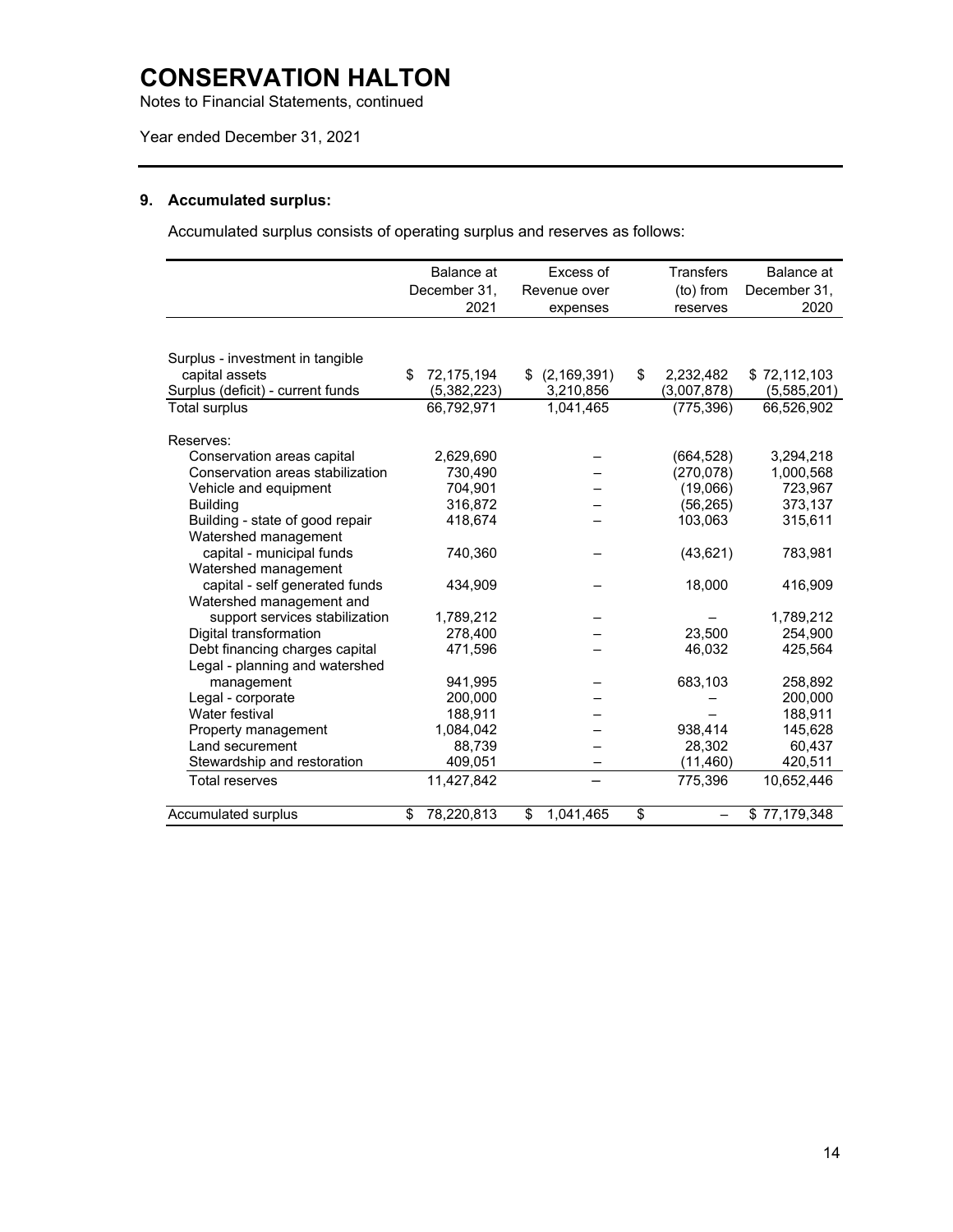Notes to Financial Statements, continued

Year ended December 31, 2021

#### **10. Budget amounts:**

The 2021 budget amounts approved by Conservation Halton on October 22, 2020 were not prepared on a basis consistent with that used to report actual results under the Public Sector Accounting Standards. The budget was prepared on a modified accrual basis while Public Sector Accounting Standards require a full accrual basis. The budget figures anticipated use of surpluses accumulated in previous years to reduce current year expenses in excess of current year revenues to \$nil. In addition, the budget expensed all tangible capital expenses rather than including amortization expenses. As a result, the budget figure presented in the statements of operations and changes in net financial assets represent the budget adopted by Conservation Halton on October 22, 2020, with adjustments as follows:

|                                                                                                                                                                                                                  | 2021                                                            | 2020                                                            |
|------------------------------------------------------------------------------------------------------------------------------------------------------------------------------------------------------------------|-----------------------------------------------------------------|-----------------------------------------------------------------|
| Budget deficit for the year<br>Less: Amortization of tangible capital assets<br>Less: Municipal debt financing<br>Add: Acquisition of tangible capital assets<br>Add: Debt financing charges - principal portion | (347, 926)<br>(2,010,000)<br>2,510,180<br>388,057<br>(526, 500) | (259, 938)<br>(1,946,000)<br>(176, 430)<br>2,962,138<br>411,388 |
| Budget surplus per Statement of Operations                                                                                                                                                                       | 13.811                                                          | 991.158                                                         |

#### **11. Contingencies:**

Conservation Halton has been named as defendant or co-defendant in several lawsuits that have claims outstanding. Conservation Halton anticipates any individual settlement amount will not exceed the limits of insurance coverage provided to Conservation Halton on the majority of the claims. For claims in which the claim amount exceeds the limit of insurance coverage provided to Conservation Halton the outcome is not determinable.

Conservation Halton has entered into an agreement to ensure implementation of a monitoring and mitigation plan for the future rehabilitation of lands adjacent to a provincially significant wetland. The agreement requires a Trust account to be established by the funder to ensure there are funds available for the rehabilitation plan implementation. Conservation Halton is a member of the Investment Committee that will oversee management of the Trust account with a balance of \$2,323,319 (2020 - \$1,960,480) as at December 31, 2021. A deposit to the Trust account by the funder is required to be made by March 31, 2022 for \$542,511 (2020 - \$351,997). Conservation Halton will release their interest in the Trust account when the implementation plan is completed.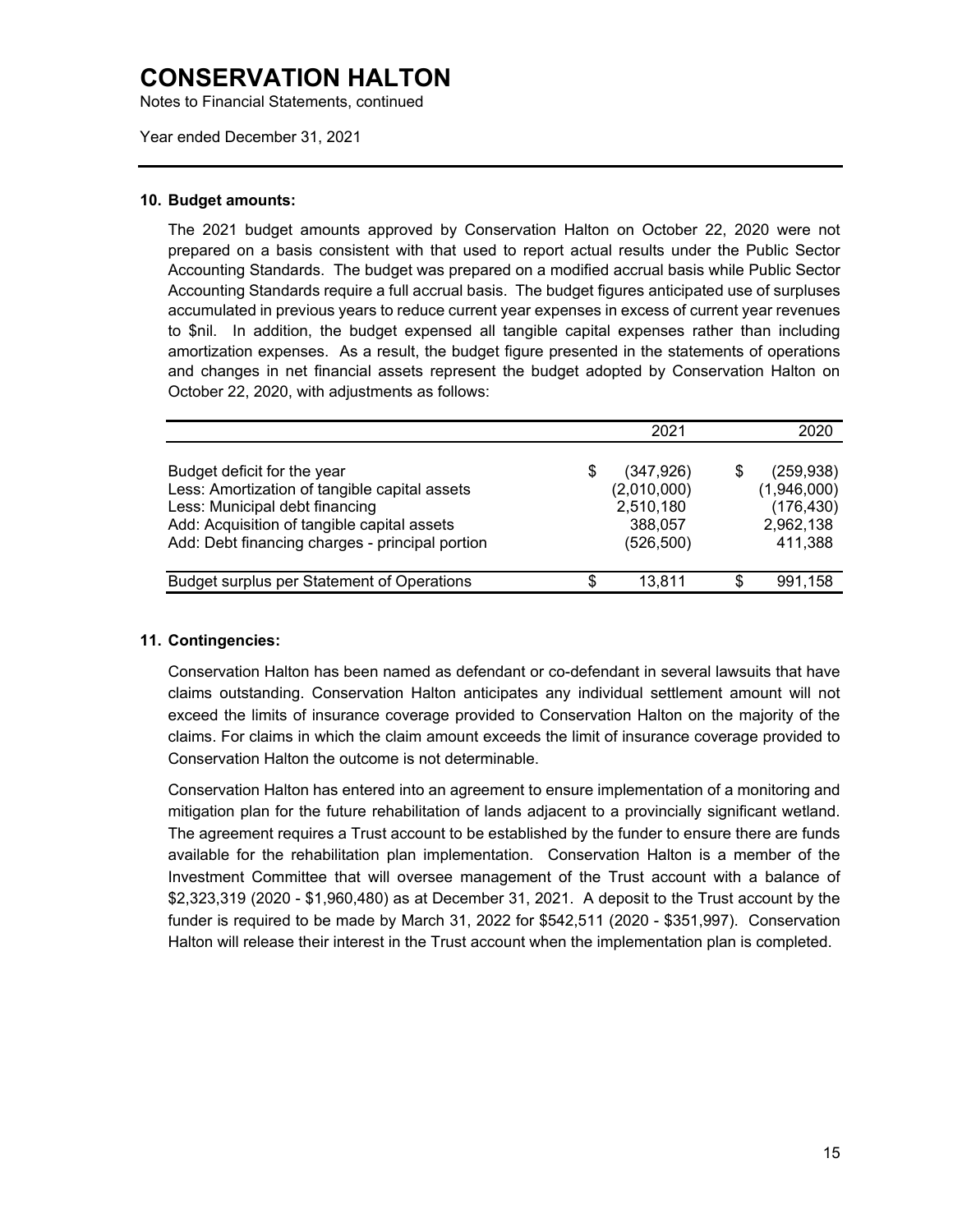Notes to Financial Statements, continued

Year ended December 31, 2021

#### **12. Commitments:**

Conservation Halton has entered into contracts related to projects at Glen Eden, various dam studies and repairs, and leases for office equipment and vehicles. Commitments outstanding on these contracts to be paid beyond December 31, 2021 are as follows:

| 2022<br>2023<br>2024 | \$<br>815,678<br>44,611<br>6,914 |
|----------------------|----------------------------------|
|                      | \$<br>867,203                    |

#### **13. Pension agreements:**

Conservation Halton belongs to the Ontario Municipal Employees Retirement Fund (OMERS), which is a multi-employer plan, on behalf of the members of its staff. This plan specifies the amount of the retirement benefit to be received by the employees based on the length of service and rates of pay. Because OMERS is a multi-employer pension plan, any pension plan surpluses or deficits are the joint responsibility of Ontario municipal organizations and their employees. As a result, Conservation Halton does not recognize any share of the OMERS pension surplus or deficit.

The latest available report for the OMERS plan was December 31, 2021. At that time the plan reported a \$3.1 billion actuarial deficit (2020 \$3.2 billion actuarial deficit), based on actuarial liabilities of \$119.3 billion (2020 - \$111.8 billion) and actuarial assets of \$116.2 billion (2020 - \$108.6 billion). Ongoing adequacy of the current contribution rates will need to be monitored and may lead to increased future funding requirements.

The 2021 employer portion of OMERS pension contributions was \$1,284,600 (2020 - \$1,137,090).

#### **14. Comparative information:**

Certain comparative information on the statement of operations under revenue and expenses have been reclassified to conform to the financial statement presentation adopted in the current year.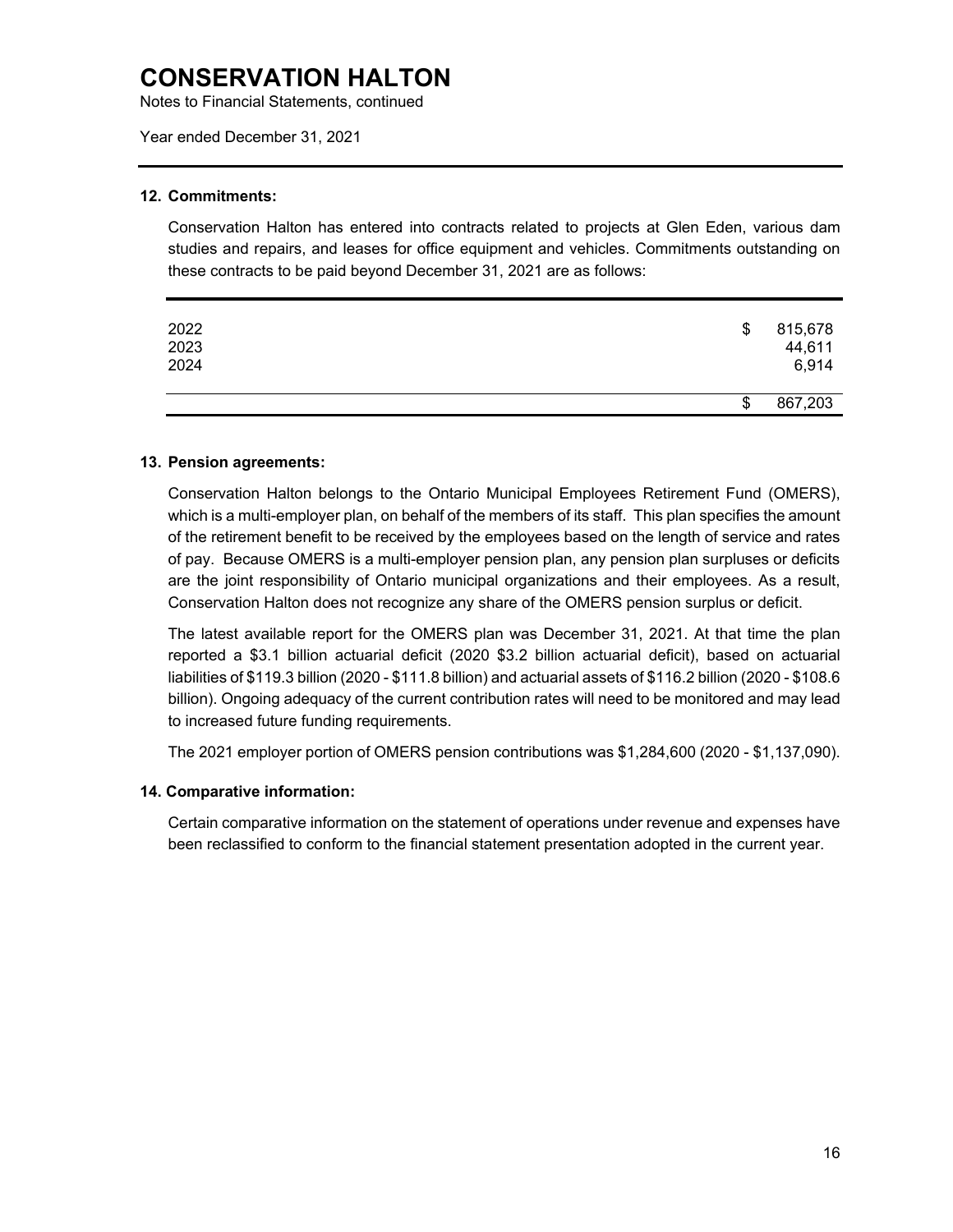Notes to Financial Statements, continued

Year ended December 31, 2021

#### **15. Implications due to COVID-19:**

On March 11, 2020, the World Health Organization declared the Coronavirus (COVID-19) outbreak a pandemic. The pandemic has resulted in significant financial, market and societal impacts in Canada and around the world.

The Conservation Halton applied for funding through the Canada Emergency Wage Subsidy (CEWS) program. In 2021, the Conservation Halton received CEWS of \$7,437,811 related to 2020 and 2021. The Conservation Halton continues to determine if it meets all of the eligibility requirements under the CEWS program, therefore the financial statements have not recognized the funding source as revenue and has been classified as deferred revenue on the statement of financial position.

The ultimate duration and magnitude of the COVID-19 pandemic's impact on the Conservation Halton's operations and financial position is not known at this time. There remains uncertainty for the upcoming year regarding the aforementioned items. These impacts could include a decline in future cash flows, changes to the value of financial assets and liabilities, and the use of accumulated surplus to sustain operations. An estimate of the financial effect of the pandemic on Conservation Halton is not practicable at this time.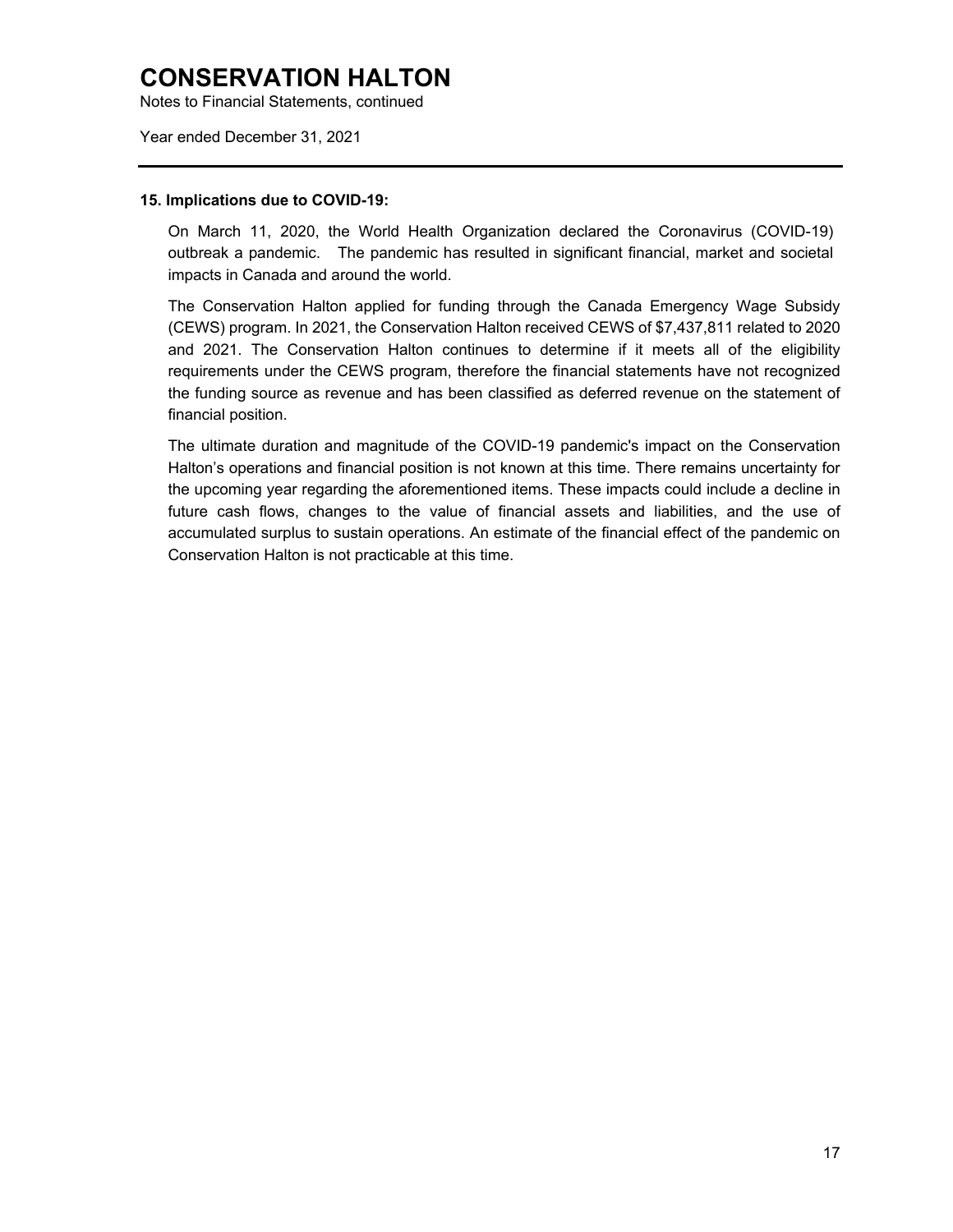Notes to Financial Statements (continued)

Year ended December 31, 2021

### **16. Revenue and expenses by program:**

| 2021                                                        | Corporate<br>Services    | Corporate<br>Compliance  | Engineering,<br>Flood<br>Forecasting<br>& Operations | Planning &<br>Watershed<br>Management | Partnerships             | Project<br>Science & Management<br>Office | Watershed<br>Management<br>& Support<br>Service<br>Operations | Conservation<br>Areas | Partnership<br>Projects        | Major<br>Projects              | Debt<br>Financing<br>Charges | Reserve<br>Funding       | Total        |
|-------------------------------------------------------------|--------------------------|--------------------------|------------------------------------------------------|---------------------------------------|--------------------------|-------------------------------------------|---------------------------------------------------------------|-----------------------|--------------------------------|--------------------------------|------------------------------|--------------------------|--------------|
|                                                             |                          |                          |                                                      |                                       |                          |                                           |                                                               |                       |                                |                                |                              |                          |              |
| Revenue:<br>Municipal funding<br><b>Provincial transfer</b> | \$3,391,395              | 587.077<br>\$            | \$<br>322,300                                        | \$<br>1,692,231                       | \$902,232                | \$776.843                                 | \$1,023,776                                                   | 355.282<br>\$         | \$<br>$\overline{\phantom{m}}$ | \$<br>$\overline{\phantom{0}}$ | \$<br>619.245 \$             | 503,500                  | \$10,173,881 |
| payments<br>Program fees and                                |                          | $\overline{\phantom{0}}$ | 155,034                                              |                                       |                          |                                           |                                                               |                       |                                |                                |                              |                          | 155,034      |
| other                                                       | 307,513                  | 834,098                  | 16,444                                               | 4,321,824                             | 706,681                  | 332,428                                   | 434,793                                                       | 10,001,894            | 1,435,904                      | 2,513,571                      | $\overline{\phantom{0}}$     | $\overline{\phantom{0}}$ | 20,905,150   |
|                                                             | 3,698,908                | 1,421,175                | 493,778                                              | 6,014,055                             | 1,608,913                | 1,109,271                                 | 1,458,569                                                     | 10,357,176            | 1,435,904                      | 2,513,571                      | 619,245                      | 503,500                  | 31,234,065   |
| <b>Expenses:</b>                                            |                          |                          |                                                      |                                       |                          |                                           |                                                               |                       |                                |                                |                              |                          |              |
| Salaries, wages                                             |                          |                          |                                                      |                                       |                          |                                           |                                                               |                       |                                |                                |                              |                          |              |
| and benefits                                                | 3,027,583                | 549,533                  | 412,475                                              | 4,680,113                             | 1,517,632                | 1,136,403                                 | 1,207,196                                                     | 6,262,910             | 562,547                        | 111,850                        |                              | $\overline{\phantom{a}}$ | 19,468,242   |
| Members per diems<br>and expenses                           | 21,850                   | $-$                      |                                                      |                                       |                          |                                           |                                                               |                       |                                |                                |                              |                          | 21,850       |
| Materials and                                               |                          |                          |                                                      |                                       |                          |                                           |                                                               |                       |                                |                                |                              |                          |              |
| supplies                                                    | 112,492                  | 64,552                   | 24,486                                               | 8,941                                 | 57,407                   | 36,619                                    | 143,032                                                       | 934,786               | 266,428                        | 1,112,408                      |                              | $\overline{\phantom{0}}$ | 2,761,151    |
| Property taxes                                              |                          | 59,421                   | $-$                                                  |                                       |                          | $\overline{\phantom{0}}$                  | $\overline{\phantom{0}}$                                      | 5,031                 | $\overline{\phantom{0}}$       |                                |                              |                          | 64,452       |
| <b>Purchased services</b>                                   | 786.727                  | 80,965                   | 89,259                                               | 10.307                                | 67,566                   | 102,509                                   | 112,651                                                       | 1,856,751             | 616,965                        | 352,052                        |                              | $\overline{\phantom{m}}$ | 4,075,752    |
| Legal                                                       | 11,650                   | 7,830                    | $\overline{\phantom{a}}$                             | 977,098                               |                          |                                           |                                                               | 122,199               |                                |                                |                              | $\overline{\phantom{0}}$ | 1,118,777    |
| Finance and rent                                            | 26,810                   | $\overline{\phantom{0}}$ | $\overline{\phantom{0}}$                             | 1,028                                 |                          |                                           | 15,312                                                        | 387,048               |                                |                                |                              |                          | 430,198      |
| Debt financing charges                                      | $\overline{\phantom{a}}$ | $\equiv$                 |                                                      | $\equiv$                              |                          | $\equiv$                                  | $\overline{\phantom{0}}$                                      |                       |                                | $\equiv$                       | 166,798                      | $\overline{\phantom{0}}$ | 166,798      |
| Amortization of tangible-                                   |                          |                          |                                                      |                                       |                          |                                           |                                                               |                       |                                |                                |                              |                          |              |
| capital assets                                              | 251,534                  | $\overline{\phantom{0}}$ | 541,829                                              | 4,172                                 | $\overline{\phantom{a}}$ | 19,372                                    | 143,147                                                       | 1,050,799             |                                |                                |                              | $\overline{\phantom{a}}$ | 2,010,853    |
| Loss on disposal of<br>tangible capital assets              | 45,029                   |                          |                                                      |                                       |                          |                                           | 6,798                                                         | 22,700                | $\overline{\phantom{0}}$       |                                |                              |                          | 74,527       |
|                                                             |                          |                          |                                                      |                                       |                          |                                           |                                                               |                       |                                |                                |                              |                          |              |
|                                                             | 4,283,675                | 762,301                  | 1,068,049                                            | 5,681,659                             | 1,642,605                | 1,294,903                                 | 1,628,136                                                     | 10,642,224            | 1,445,940                      | 1,576,310                      | 166,798                      | $\overline{\phantom{m}}$ | 30,192,600   |
| Excess (deficiency)                                         |                          |                          |                                                      |                                       |                          |                                           |                                                               |                       |                                |                                |                              |                          |              |
| of revenues over                                            |                          |                          |                                                      |                                       |                          |                                           |                                                               |                       |                                |                                |                              |                          |              |
| expenses, for the<br>year                                   | $(584, 767)$ \$<br>\$    | 658,874                  | \$ (574,271)                                         | 332,396<br>-\$                        | (33,692)<br>\$           | \$(185, 632)                              | \$(169, 567)                                                  |                       | $(285.048)$ \$ $(10.036)$      | 937,261 \$<br>- \$             | 452,447                      | \$503,500                | \$1,041,465  |